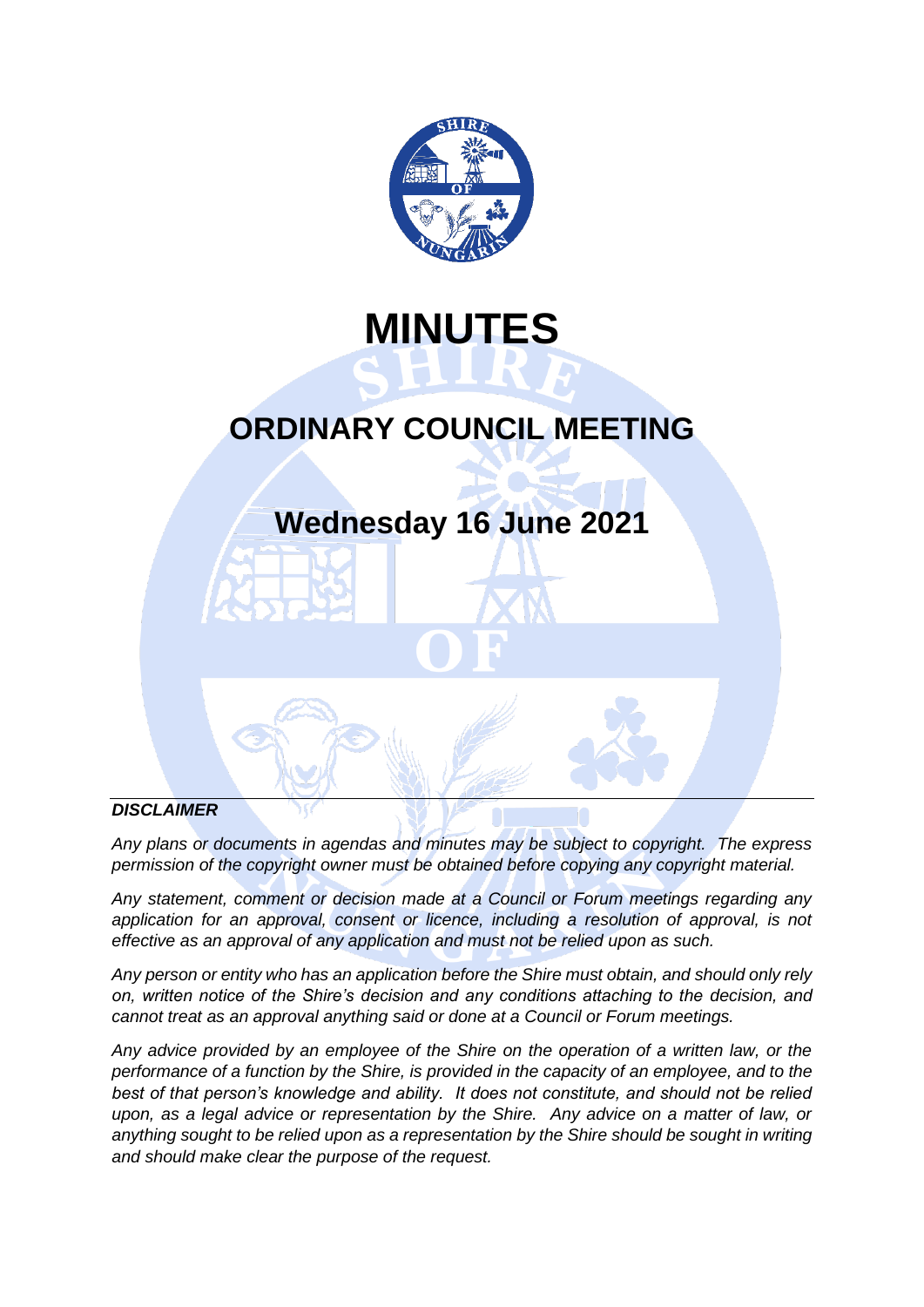# **TABLE OF CONTENTS**

| $\mathbf{1}$ . |      |                                                                                                                                                                                                                                                                                |  |
|----------------|------|--------------------------------------------------------------------------------------------------------------------------------------------------------------------------------------------------------------------------------------------------------------------------------|--|
| 2.             |      |                                                                                                                                                                                                                                                                                |  |
|                | 2.1  |                                                                                                                                                                                                                                                                                |  |
|                | 2.2  |                                                                                                                                                                                                                                                                                |  |
|                | 2.3  |                                                                                                                                                                                                                                                                                |  |
|                |      |                                                                                                                                                                                                                                                                                |  |
|                | 3.1  |                                                                                                                                                                                                                                                                                |  |
|                | 3.2  |                                                                                                                                                                                                                                                                                |  |
|                |      |                                                                                                                                                                                                                                                                                |  |
|                | 4.1  | RESPONSE TO PREVIOUS PUBLIC QUESTIONS TAKEN ON NOTICE  5                                                                                                                                                                                                                       |  |
|                | 4.2  |                                                                                                                                                                                                                                                                                |  |
|                |      |                                                                                                                                                                                                                                                                                |  |
|                | 5.1  |                                                                                                                                                                                                                                                                                |  |
|                | 5.2  | DISCLOSURES OF INTEREST THAT MAY CAUSE A CONFLICT 5                                                                                                                                                                                                                            |  |
| 6.             |      | ANNOUNCEMENT BY THE PRESIDING MEMBER (WITHOUT DISCUSSION)  5                                                                                                                                                                                                                   |  |
| 7.             |      | <b>ORDINARY COUNCIL MEETING - 19 May 2021 MM 2021 10 MM 2021 10:00 10:00 MM 2021 10:00 10:00 MM 2021 10:00 10:00</b>                                                                                                                                                           |  |
| 8.             |      |                                                                                                                                                                                                                                                                                |  |
|                | 8.1  | <b>LOCAL ROADS AND COMMUNITY INFRASTRUCTURE PROGRAM PHASE 36</b>                                                                                                                                                                                                               |  |
|                | 8.2  | ATTENDANCE OF THE 2021 WA LOCAL GOVERNMENT CONVENTION  10                                                                                                                                                                                                                      |  |
|                | 8.3  | VOTING DELEGATES - WALGA ANNUAL GENERAL MEETING 2021.  13                                                                                                                                                                                                                      |  |
|                | 8.4  |                                                                                                                                                                                                                                                                                |  |
|                | 8.5  | MONTHLY STATEMENT OF FINANCIAL ACTIVITY FOR THE PERIOD                                                                                                                                                                                                                         |  |
|                |      |                                                                                                                                                                                                                                                                                |  |
| Q.             |      |                                                                                                                                                                                                                                                                                |  |
|                |      |                                                                                                                                                                                                                                                                                |  |
|                |      | 9.2 Cr Lee - Museum meeting, groups coming to do news articles, campfire dinner going                                                                                                                                                                                          |  |
|                |      | 9.3 Cr Coumbe - Lotteries meeting cancelled, Museum Western Australia Cancelled they<br>were going to cover the golden outback of all museums to update their website. Published<br>author will be writing a book about the Wheatbelt defence of Western Australia and history |  |
|                |      | 9.4 Cr de Lacy - school board meeting cancelled, upcoming meetings for Kununoppin                                                                                                                                                                                              |  |
| 10.            |      |                                                                                                                                                                                                                                                                                |  |
|                | 10.1 |                                                                                                                                                                                                                                                                                |  |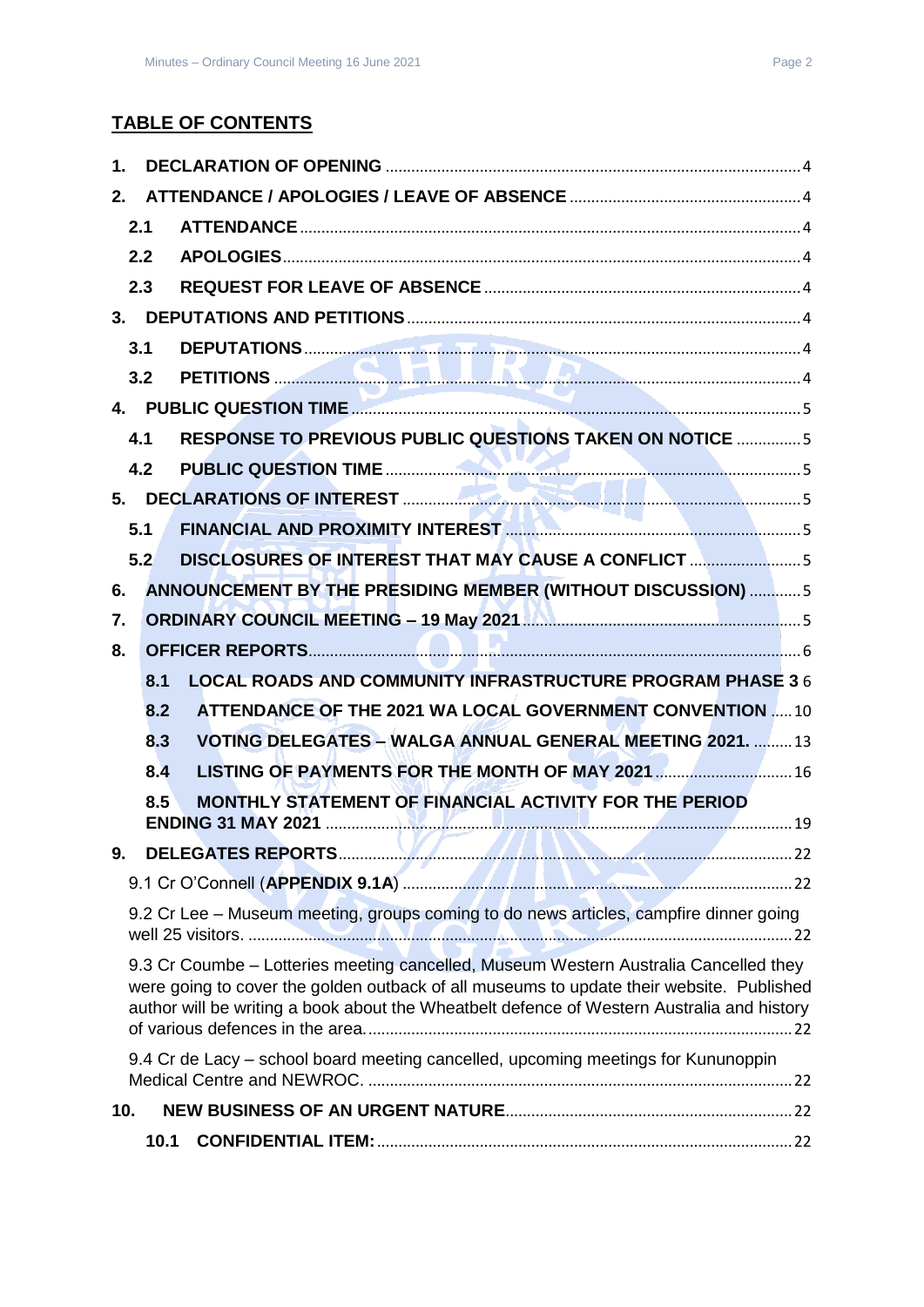| AUTHORISATION TO ACT ON BEHALF OF THE SHIRE OF NUNGARIN RELATING |  |
|------------------------------------------------------------------|--|
|                                                                  |  |
|                                                                  |  |
|                                                                  |  |

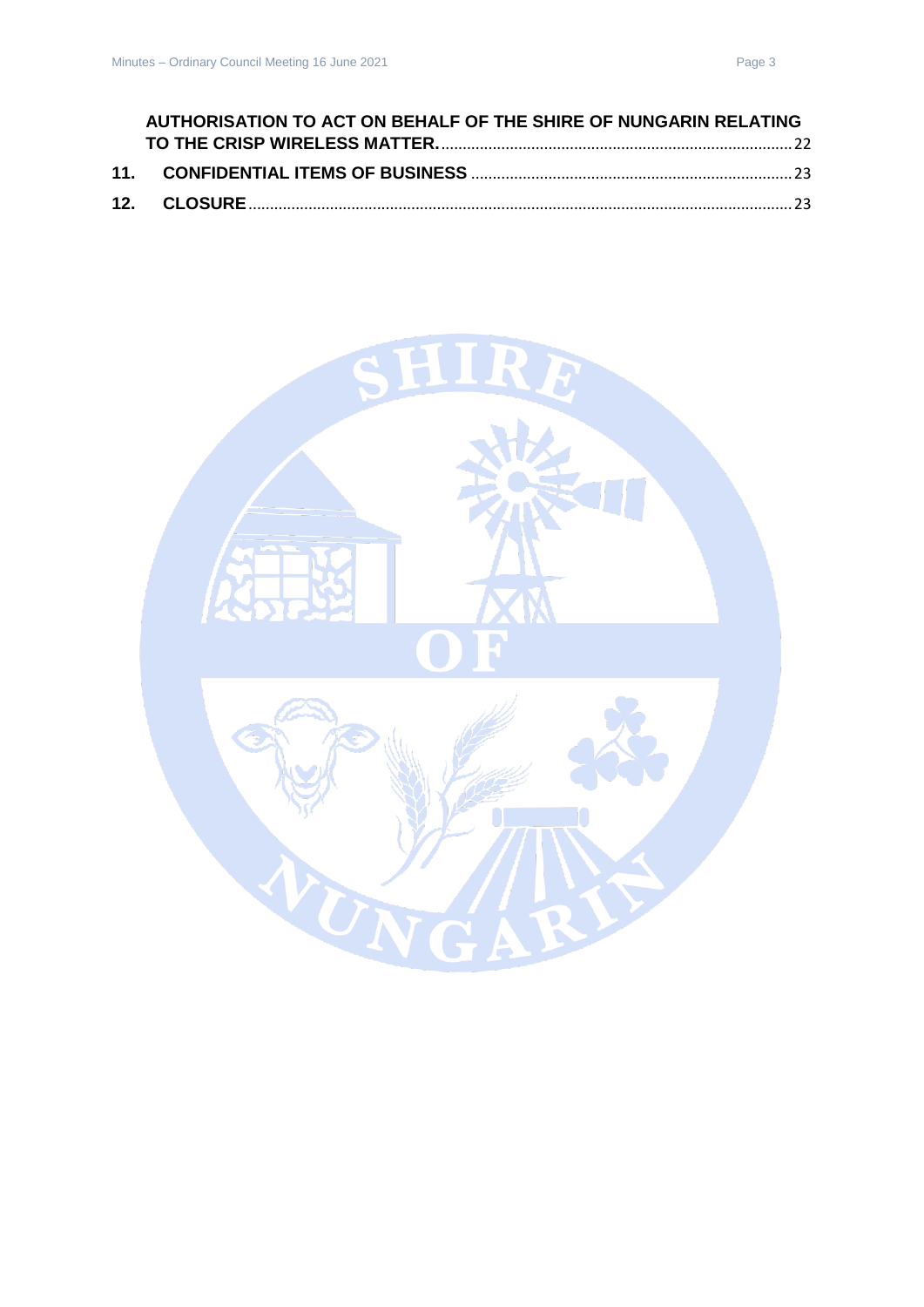# **AGENDA**

# <span id="page-3-0"></span>**1. DECLARATION OF OPENING**

The Shire President declared the meeting open at 3:00pm Cr K Dayman read the Affirmation of Civic Duty and Responsibility and Cr de Lacy read out the Acknowledgment of Traditional Custodians.

*Affirmation of Civic Duty and Responsibility*

*I make this Affirmation in good faith on behalf of Councillors and Officers of the Shire of Nungarin. We collectively declare we will duly, faithfully, honestly and with integrity fulfil the duties of our respective office and positions for all the people in the district according to the best of our judgment and ability.*

Acknowledgement of Traditional Custodians

We wish to acknowledge the Traditional Custodians of the land we are meeting on, the Njaki Njaki Nyoongar people, and recognise the contribution of Elders past, present and future.

# <span id="page-3-2"></span><span id="page-3-1"></span>**2. ATTENDANCE / APOLOGIES / LEAVE OF ABSENCE**

# **2.1 ATTENDANCE**

Shire President Cr P de Lacy Deputy Shire President Cr G Coumbe Elected Member Cr RE O'Connell Elected Member Cr K Dayman Elected Member Cr J Davis Elected Member Cr W Lee Elected Member Cr R Mizia

Chief Executive Officer Mr L Long Manager Works & Services Mr C Large

# <span id="page-3-3"></span>**2.2 APOLOGIES**

Nil

<span id="page-3-4"></span>**2.3 REQUEST FOR LEAVE OF ABSENCE** Nil

# <span id="page-3-6"></span><span id="page-3-5"></span>**3. DEPUTATIONS AND PETITIONS**

- **3.1 DEPUTATIONS** Nil
- <span id="page-3-7"></span>**3.2 PETITIONS** Nil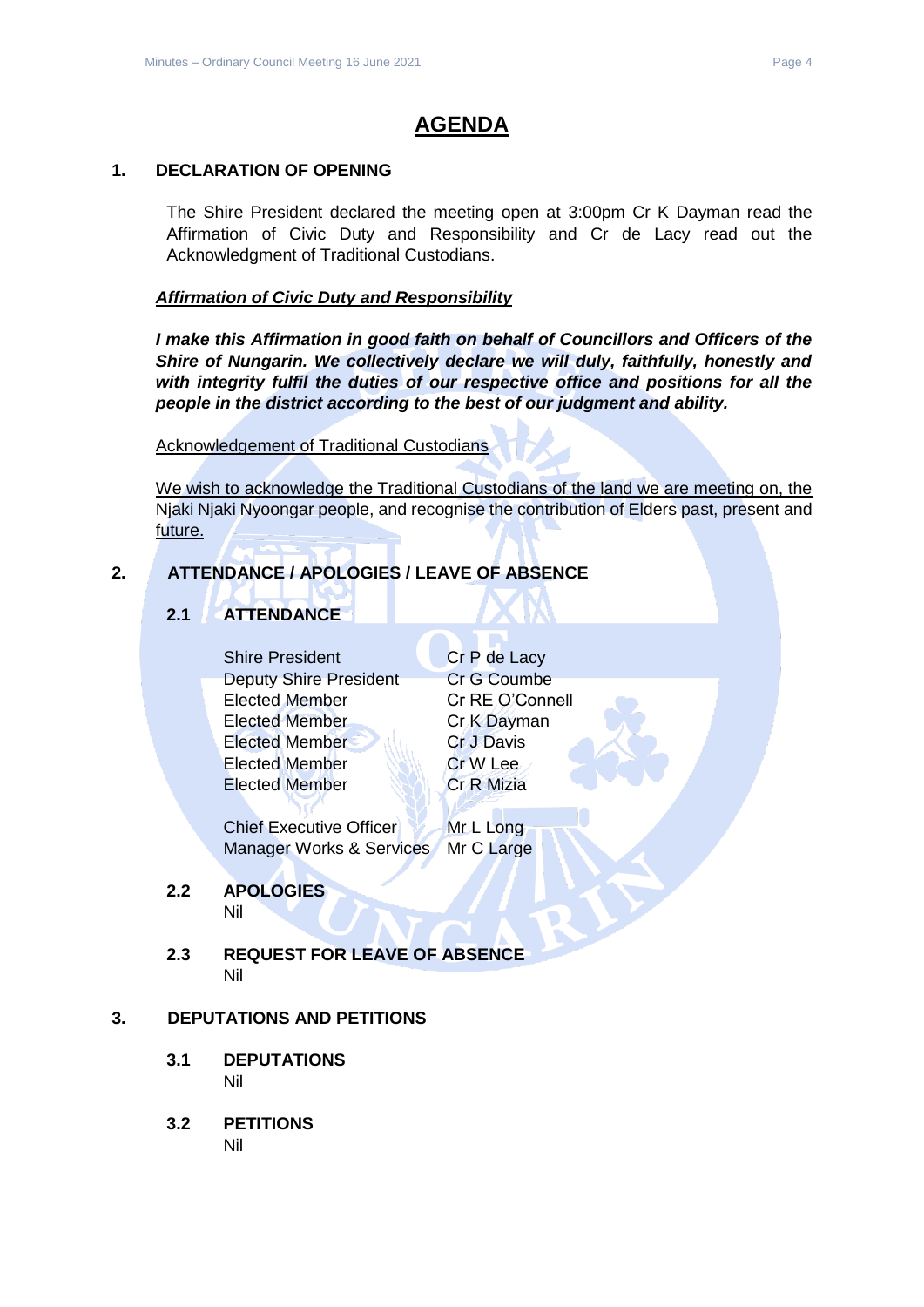# <span id="page-4-1"></span><span id="page-4-0"></span>**4. PUBLIC QUESTION TIME**

- **4.1 RESPONSE TO PREVIOUS PUBLIC QUESTIONS TAKEN ON NOTICE** Nil
- <span id="page-4-2"></span>**4.2 PUBLIC QUESTION TIME** Nil

# <span id="page-4-4"></span><span id="page-4-3"></span>**5. DECLARATIONS OF INTEREST**

# **5.1 FINANCIAL AND PROXIMITY INTEREST**

Cr Coumbe Affecting Impartiality – Item 8.1 Local Roads and Community Infrastructure Program Phase 3 – Chairman of the Nungarin Heritage, Machinery & Army Museum.

Cr O'Connell Affecting Impartiality – Item 8.1 Local Roads and Community Infrastructure Program Phase 3 – Committee member of the Nungarin Community Resource Centre, Chair of the Nungarin Newslink using the Memorial Hall.

Cr Dayman Affecting Impartiality - Item 8.1 Local Roads and Community Infrastructure Program Phase 3 – Committee Member of the Community Resource Centre.

Cr de Lacy Affecting Impartiality - Item 8.1 Local Roads and Community Infrastructure Program Phase 3 – Shire Representative for the Community Resource Centre and Committee Member.

Cr Mizia Affecting Impartiality - Item 8.1 Local Roads and Community Infrastructure Program Phase 3 – Committee Member of the Nungarin Heritage, Machinery & Army Museum.

# **5.2 DISCLOSURES OF INTEREST THAT MAY CAUSE A CONFLICT** Nil

# <span id="page-4-6"></span><span id="page-4-5"></span>**6. ANNOUNCEMENT BY THE PRESIDING MEMBER (WITHOUT DISCUSSION)**

Nil

# <span id="page-4-7"></span>**7. ORDINARY COUNCIL MEETING – 19 May 2021**

# **COUNCIL RESOLUTION 6708**

**That the Minutes of the Ordinary Council Meeting held on 19 May 2021 be confirmed as being a true and accurate record.**

**Moved: Cr K Dayman Seconded: Cr G Coumbe**

**CARRIED 7/0**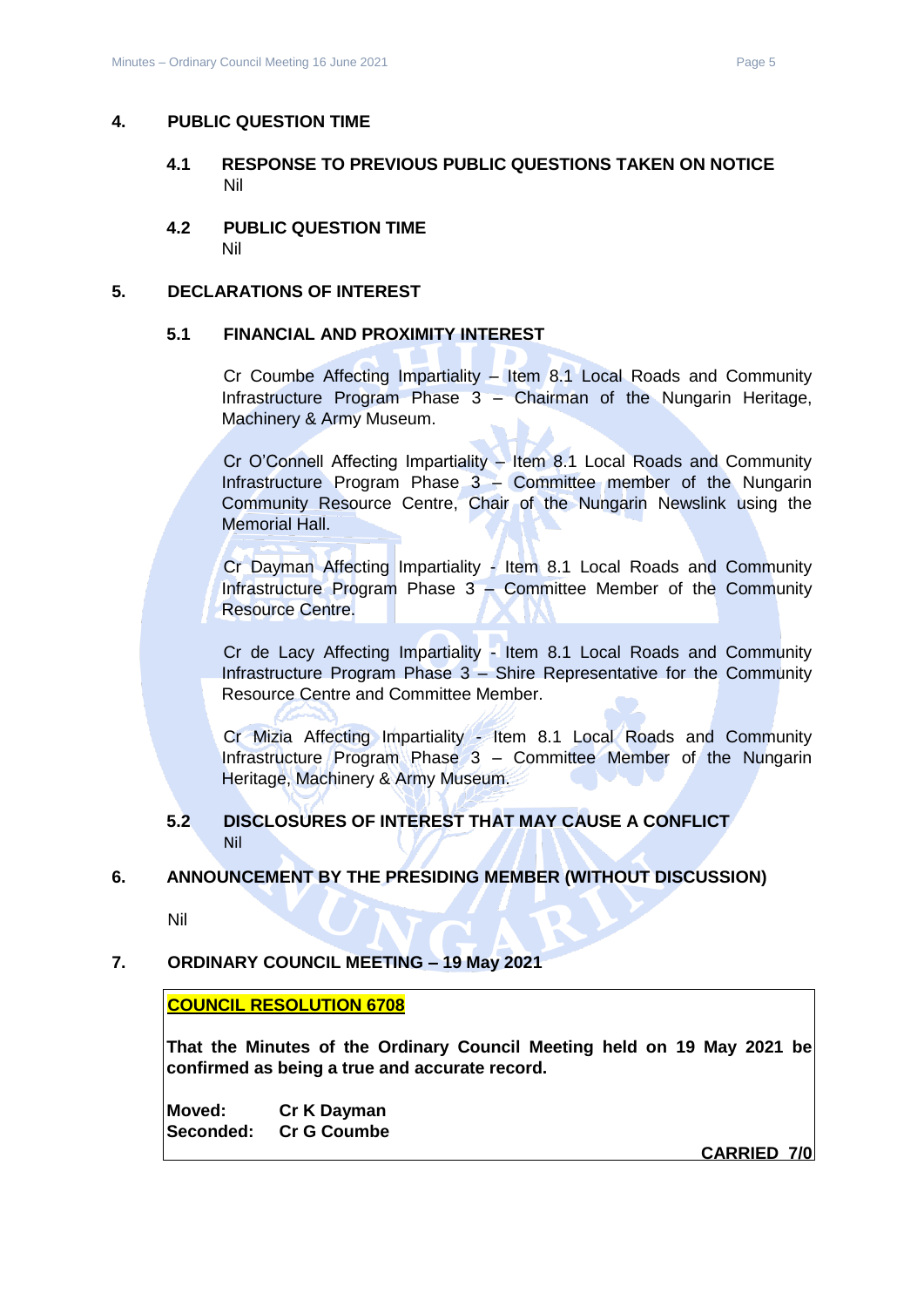# <span id="page-5-0"></span>**8. OFFICER REPORTS**

Cr Coumbe Affecting Impartiality – Item 8.1 Local Roads and Community Infrastructure Program Phase 3 – Chairman of the Nungarin Heritage, Machinery & Army Museum.

Cr O'Connell Affecting Impartiality – Item 8.1 Local Roads and Community Infrastructure Program Phase 3 – Committee member of the Nungarin Community Resource Centre, Chair of the Nungarin Newslink using the Memorial Hall.

Cr Dayman Affecting Impartiality - Item 8.1 Local Roads and Community Infrastructure Program Phase 3 – Committee Member of the Community Resource Centre.

Cr de Lacy Affecting Impartiality - Item 8.1 Local Roads and Community Infrastructure Program Phase 3 – Shire Representative for the Community Resource Centre and Committee Member.

Cr Mizia Affecting Impartiality - Item 8.1 Local Roads and Community Infrastructure Program Phase 3 – Committee Member of the Nungarin Heritage, Machinery & Army Museum.

<span id="page-5-1"></span>

| 8.1 LOCAL ROADS AND COMMUNITY INFRASTRUCTURE PROGRAM PHASE |                                       |  |  |
|------------------------------------------------------------|---------------------------------------|--|--|
| <b>File Ref:</b>                                           | 161004.5                              |  |  |
| <b>Previous Item Ref:</b>                                  | Nil                                   |  |  |
| <b>Applicant:</b>                                          | <b>Nil</b>                            |  |  |
| <b>Author and Title:</b>                                   | Leonard Long, Chief Executive Officer |  |  |
| <b>Declaration of Interest:</b>                            | Nil                                   |  |  |
| <b>Voting Requirements</b>                                 | Simple Majority                       |  |  |
| <b>Appendix Number:</b>                                    | Nil                                   |  |  |

# **COUNCIL RESOLUTION 6709**

**That Council:**

- **1. Approves the following projects (in order of implementation) to be undertaken using the funds made available through the Local Roads and Community Infrastructure Program of \$461,652.**
	- **a. Redevelopment streetscape / landscape of Railway Ave including Radcliffe Park.**
	- **b. Co-contribution towards upgrade of Recreation Centre ablutions.**
	- **c. Extensions to the Community Resource Centre.**
	- **d. Co-contribution to Museum Shed.**
	- **e. Development of additional five (5) powered bays at the Caravan Park.**
	- **f. Redevelopment of the Memorial Hall to develop into an Art Gallery**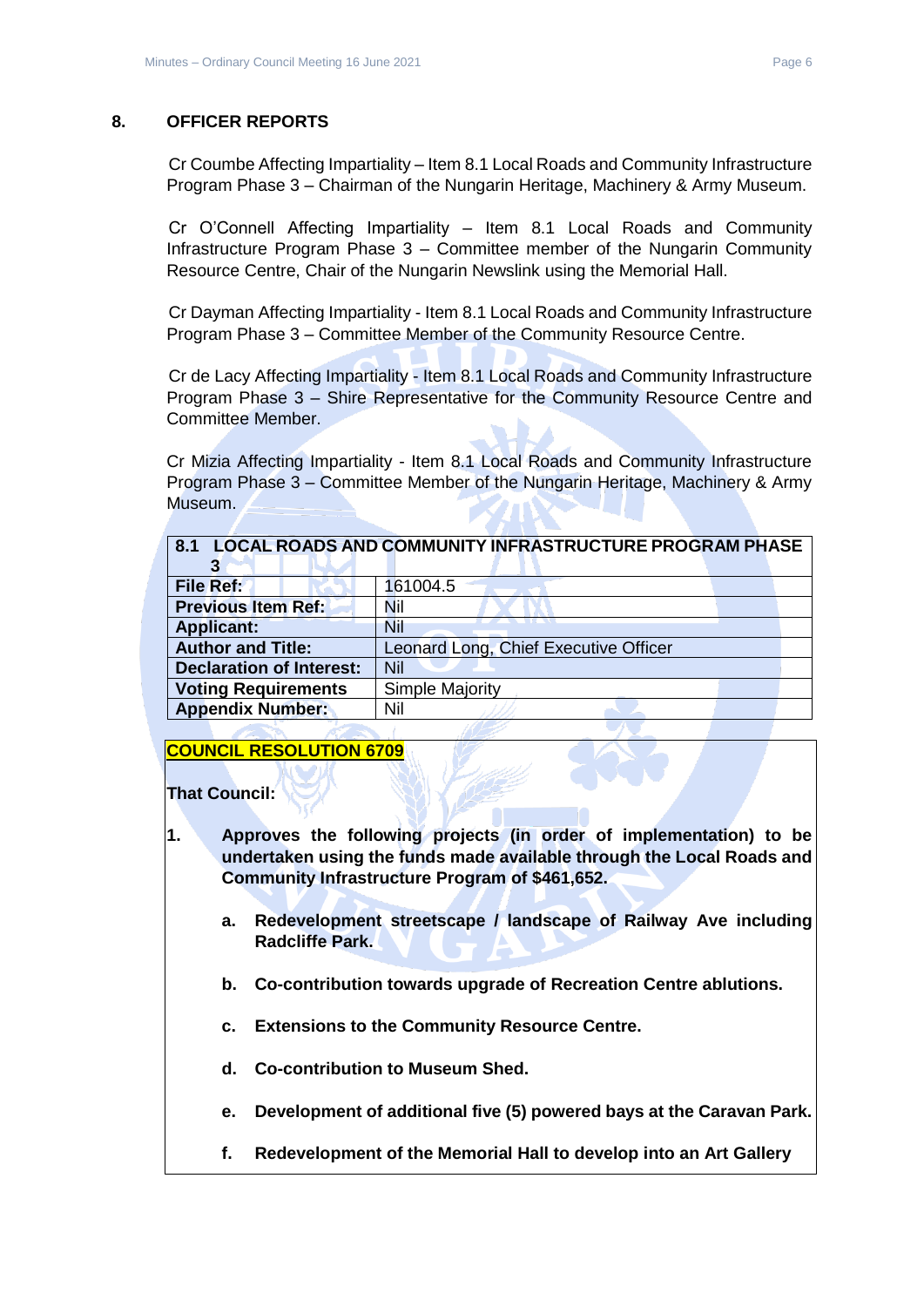| Moved:    | <b>Cr RE O'Connell</b> |                    |
|-----------|------------------------|--------------------|
| Seconded: | <b>Cr R Mizia</b>      |                    |
|           |                        | <b>CARRIED 7/0</b> |

# **IN BRIEF**

The Shire has received a grant through the Local Roads and Community Infrastructure Program to the value of \$461,652. The grant will allow the Shire to take up larger, more complex projects. Council is requested to consider which projects the funding should be directed to.

# **BACKGROUND**

The Shire through the Local Roads and Community Infrastructure Program phase one (1) received \$230,826. The funds were used to upgrade the reticulation / fertilising system at the oval, upgrade the oval lighting and install five (5) additional powered bays and landscaping upgrade to the caravan park.

Phase two (2) of the Local Roads and Community Infrastructure (LRCI) Program amounted to \$167,100. The funds were used to refurbish the Community Resource Centre which included stabilisation of the foundation and internal painting. The refurbishment to date amounted to \$99,793 leaving a balance of the grant of \$67,307. The Community Resource Centre has committed an additional \$70,000 towards the extension of the building (two meeting rooms and a boardroom) leaving a budget of \$137,307. A draughtsman has been engaged to prepare preliminary plans for approval by both the Community Resource Centre Committee and Council, it is anticipated the work could be advertised through a "request for quotation" in the last quarter of the calendar year.

# **REPORT DETAIL**

The Shire has through the Local Roads and Community Infrastructure (LRCI) Program phase three (3) received \$461,652, which amount is to be used towards community orientated projects approved by the Department of Infrastructure, Transport, Regional Development and Communities. The funding will be made available to the Shire from 1 January 2022 with any approved projects required to be completed and acquitted by 30 June 2023.

Projects identified will result in a benefit to the community through improved streetscapes and encourage economic development by attracting additional tourist to the Shire resulting in additional spending.

At the recent community workshops held as part of the preparation of the Strategic Community Plan, the redevelopment / upgrade of the main street was identified as a top priority. With the funding received through the LRCI the redevelopment / upgrade is possible and would have a major positive impact for the community as well as have a positive outcome for economic development by attracting tourists / visitors to Town.

The ablutions at the Recreation Centre which is also used by tourist visiting the caravan park is in a poor state and does not meet community standards. The Shire could apply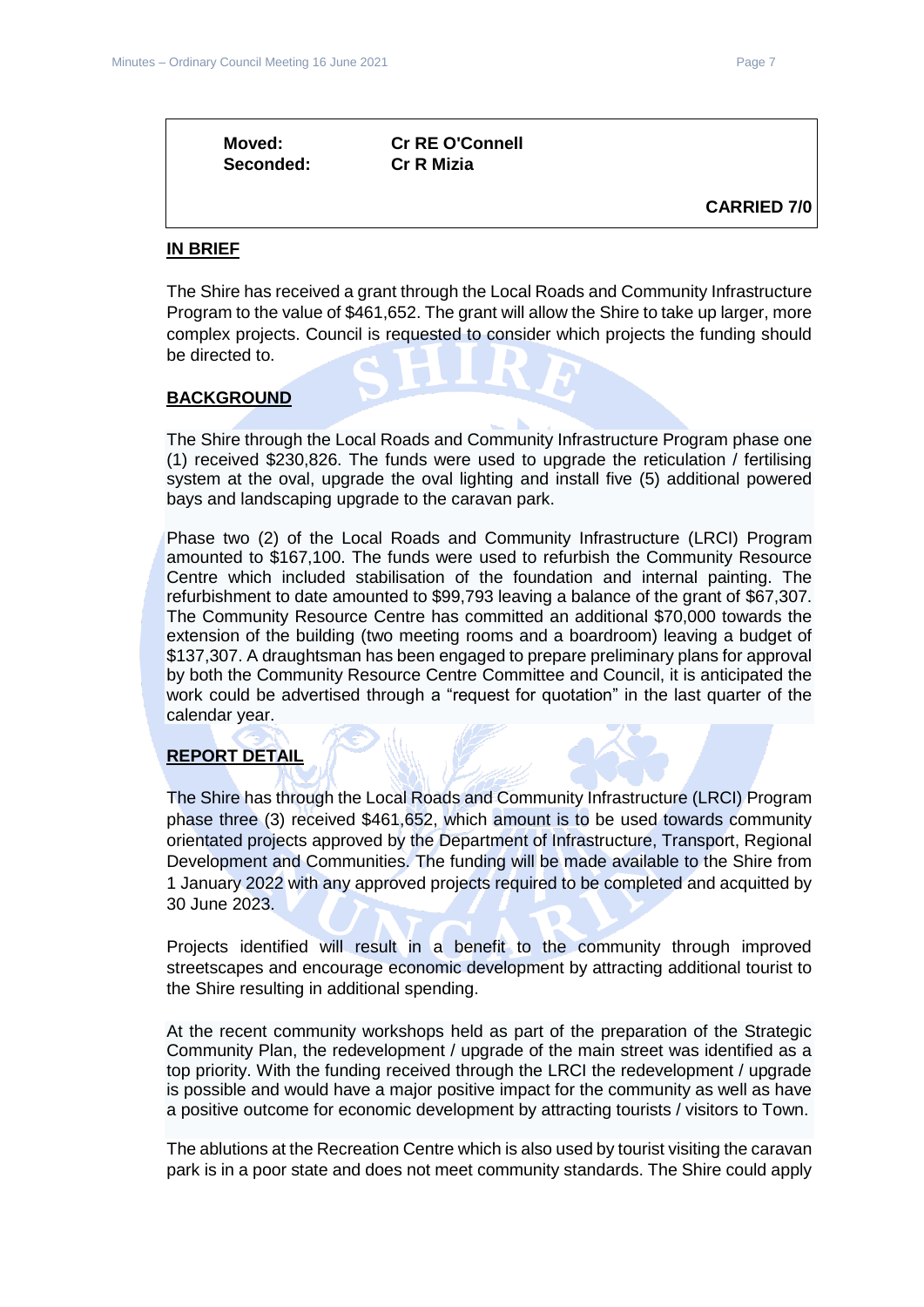for additional funding through the Community Sporting and Recreation Facilities Fund (CSRFF) to redevelop the ablutions and use the funds obtained through the LRCI as the Shires two thirds, a prerequisite of the CSRFF grant.

As noted, through the Local Roads and Community Infrastructure (LRCI) Program phase two (2) the Community Resource Centre which was subject to a Structural Engineer's report was stabilised, cracks repaired and the internal walls painted. To improve the usability and privacy of customers it is proposed to construct two (2) meetings rooms and one (1) boardroom towards the rear of the building. Whilst funds from the LRCI program 3 is recommended to be allocated to the additions, Lotteries West will be approached for a grant which if successful will free up funds from the LRCI to be put toward other Council nominated projects.

A report prepared by a Structural Engineer identified a number of issues that need to be addressed at the Town Hall as well as the Memorial Hall. Failing to undertake the necessary repairs places the two buildings in jeopardy of not being able to be used by the community in future. Further, through the community workshops undertaken as part of the preparation of the Community Strategic Plan, the community identified the Memorial Hall as a possible location for an art gallery. The development of the Memorial Hall into an art gallery could be done at the same time as the repairs identified by the Structural Engineer, this may also open up the possibility of obtaining additional arts grants in the future.

The redevelopment / extension of Radcliffe Park would contribute positively to the redevelopment of the main street and will also enhance the aesthetical value to the community, tourists and visitors to the monthly markets.

| <b>Focus Area</b> | Social                                                                                                                               |  |  |
|-------------------|--------------------------------------------------------------------------------------------------------------------------------------|--|--|
| <b>Aspiration</b> | Our Shire is healthy and happy, contributing to our progress, with                                                                   |  |  |
|                   | accessible places and spaces and our transport is well connected                                                                     |  |  |
|                   | and safe.                                                                                                                            |  |  |
| <b>Objective</b>  | 1. Provide and maintain adequate community services and facilities<br>that responds well to the needs of all ages and sectors of the |  |  |
|                   | community.                                                                                                                           |  |  |

# **SHIRE OF NUNGARIN COMMUNITY STRATEGIC PLAN 2023**

# **OTHER STRATEGIC LINKS**

Nil

### **STATUTORY ENVIRONMENT** Nil

# **SUSTAINABILITY AND RISK CONSIDERATIONS**

# *Economic - (Impact on the Economy of the Shire and Region)*

The improvement of the Towns Community building / infrastructure will have a positive influence on the Shire's economy through the attraction of tourists / visitors.

# *Social - (Quality of life to community and/or affected landowners)*

The redevelopment / refurbishment of the Towns Community buildings / infrastructure will improve the quality of life for the community by providing meeting spaces.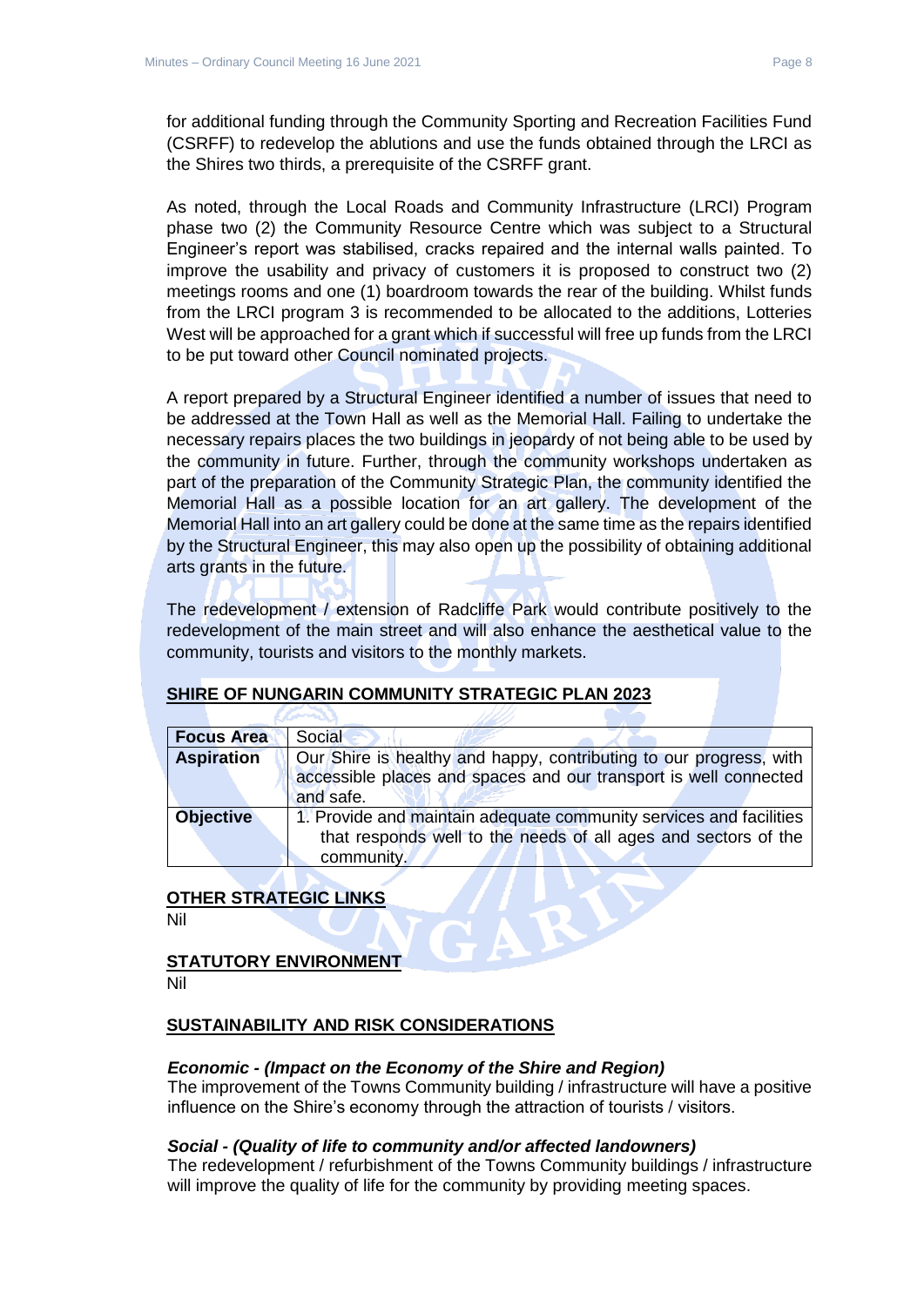# *Policy Implications*

Nil

### **Risk Management Implications**

| <b>Risk Level</b> | <b>Comment</b>                                                                                                                                                                                                                     |
|-------------------|------------------------------------------------------------------------------------------------------------------------------------------------------------------------------------------------------------------------------------|
| Moderate          | There is a fair lead time required for a number of the recommended<br>projects, as such Council is required to nominate projects as soon<br>as possible to ensure there completion and acquittal within the<br>required timeframe. |

# **CONSULTATION**

If nominated, projects such as the redevelopment of the main street, Radcliffe Park and the refurbishment of the Memorial Hall into an art gallery will include the establishment of 'Town Teams' consisting of community members and Councillors.

# **RESOURCE IMPLICATIONS**

### **Financial**

With the Shire's small rate base funds are stretched and it is very difficult to be able to fund large projects or even undertake major repairs to buildings. It is considered important to allocate grant funds when possible to undertake major maintenance of Shire buildings.

### **Workforce**

Certain aspects of the projects regardless of which are nominated by Council would involve the Shire Works crew.

# **OPTIONS**

Council has the option of:

- 1. Accepting the officer's recommendation.
- 2. Amending the officer's recommendation.
- 3. Refusing the officer's recommendation.

# **CONCLUSION**

To ensure the grant funds received through the Local Roads and Community Infrastructure Program phase three (3) can be acquitted in time, it is important to nominate the project early to allow staff to begin the planning phase of each.

The projects that have been recommended would all be beneficial to the community by enhancing the aesthetical value of the town and by attracting tourists and visitors which would relate to further economic development.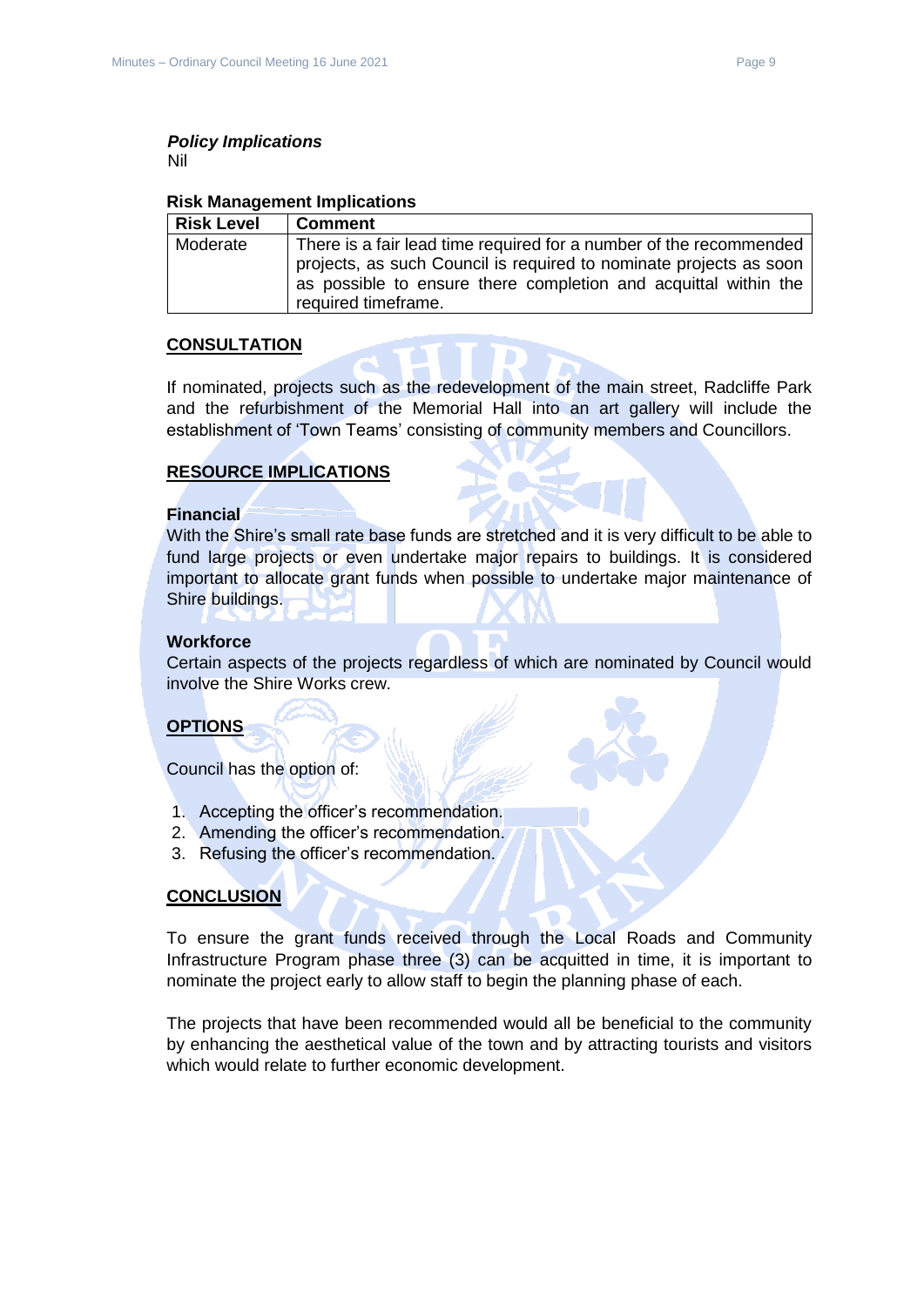<span id="page-9-0"></span>

| 8.2                             | ATTENDANCE OF THE 2021 WA LOCAL GOVERNMENT CONVENTION |
|---------------------------------|-------------------------------------------------------|
| File Ref:                       | 41009/41001                                           |
| <b>Previous Item Ref:</b>       | Nil                                                   |
| <b>Applicant:</b>               | Nil                                                   |
| <b>Author and Title:</b>        | Leonard Long, Chief Executive Officer                 |
| <b>Declaration of Interest:</b> | Nil                                                   |
| <b>Voting Requirements</b>      | <b>Simple Majority</b>                                |
| <b>Appendix Number:</b>         | Appendix 8.2A – Registration and Info Brochure        |

# **COUNCIL RESOLUTION 6710**

**That Council:**

- **1. Register Cr P de Lacy Cr G Coumbe and Chief Executive Officer to attend the 2021 WA Local Government Convention.**
- **2. Nominates Cr K Dayman (Proxy 1), Cr RE O'Connell (Proxy 2) as proxy to attend the 2021 WA Local Government Convention should Councillors in (1.) above not be able to attend.**
- **3. Advises Councillors, the Council will pay the registration fee, accommodation (two nights) and parking at the convention.**
- **4. Advises Councillors all other costs including any incidentals at the hotel, travel and Gala Dinner will be their own responsibility.**
- **5. Requests the Chief Executive Officer to ensure arrangements are made to include the cost of attendance of the 2021 WA Local Government Convention in the 21/22 Annual Budget.**

**Moved: Cr W Lee**

**Seconded: Cr R Mizia**

**CARRIED 7/0**

# **IN BRIEF**

The theme for the 2021 WA Local Government Convention is *"Leading the Way*", the convention is an opportunity for local governments to get together to discuss key issues, and network with other.

# **BACKGROUND**

In the 2020/21 Annual Financial budget an amount of \$4,500 was set aside for Councillors to attend the WALGA Convention. However, due to the COVID-19 pandemic the convention was not held as planned.

# **REPORT DETAIL**

The 2021 Local Government Convention has been scheduled for 19, 20 and 21 September 2021 and will be held at the Crown Perth.

The following keynote speakers will present at the convention: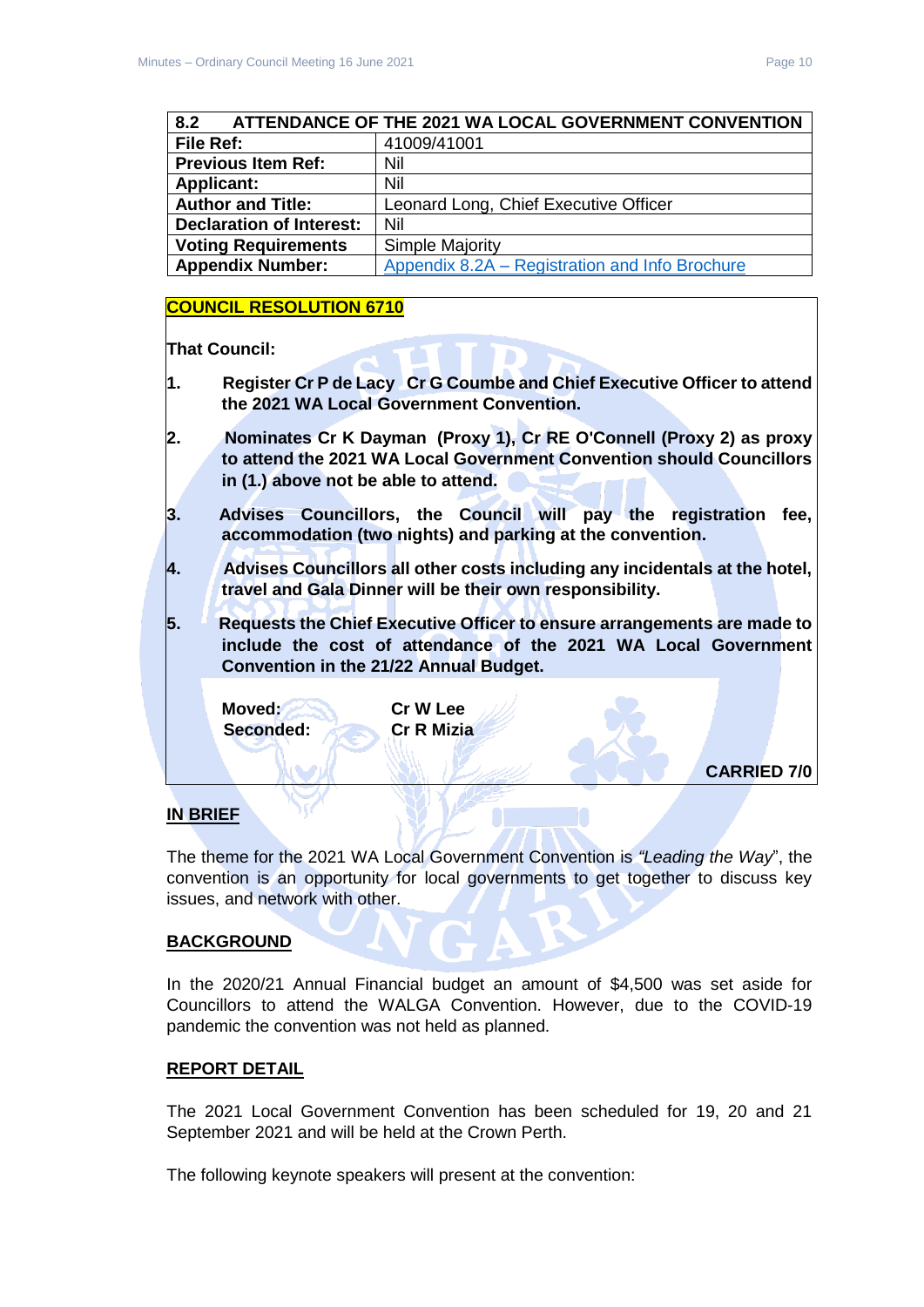- Hon Julie Bishop.
- Hon Jason Clare Shadow Minister for Regional Services, Territories and Local Government.
- Hon Mark Coulton MP Federal Minister for Regional Health, Regional Communications and Local Government.
- Anthony De Ceglie Three-time Walkley Award winner and Editor-in-Chief of West Australian Newspapers.
- Hon Pru Goward former Cabinet Minister, Sex Discrimination Commissioner.
- Greg Hire Founder, A Stitch in Time.
- Paul Kelly Editor-at-large, The Australian.
- Glenn Mitchell former leading ABC sports broadcaster.
- Grace Tame advocate for survivors of child sexual abuse.
- Liam Bartlett host of LPR's morning program.
- Jelena Dokic professional tennis player.

### **SHIRE OF NUNGARIN COMMUNITY STRATEGIC PLAN 2023**

| <b>Focus Area</b> | <b>Civic Leadership</b>                                                                    |
|-------------------|--------------------------------------------------------------------------------------------|
| <b>Aspiration</b> | A strong local democracy with an actively engaged community and<br>effective partnerships. |
| <b>Objective</b>  | A Shire that prospers through partnerships and good governance.                            |

# **OTHER STRATEGIC LINKS**

Nil

# **STATUTORY ENVIRONMENT**

Nil

# **SUSTAINABILITY AND RISK CONSIDERATIONS**

**Economic – (Impact on the Economy of the Shire and Region)** Nil

# **Social – (Quality of life to community and / or affected land owners)** Nil

# **Policy Implications**

Policy Number 1.09 – Attendance at the Annual Local Government Convention

*"Guidelines: Council will be responsible for the following costs only –*

- *1. Convention registration for Councillors.*
- *2. Accommodation, meals and parking for Councillors and partners on the 2 (two) designated nights of the Convention).*

*All extra costs will be the individual Councillors responsibility."*

Whilst the policy guidelines refer to two (2) nights, the opinion is held this should be extended to three (3) nights due to the travel distance between Nungarin and Perth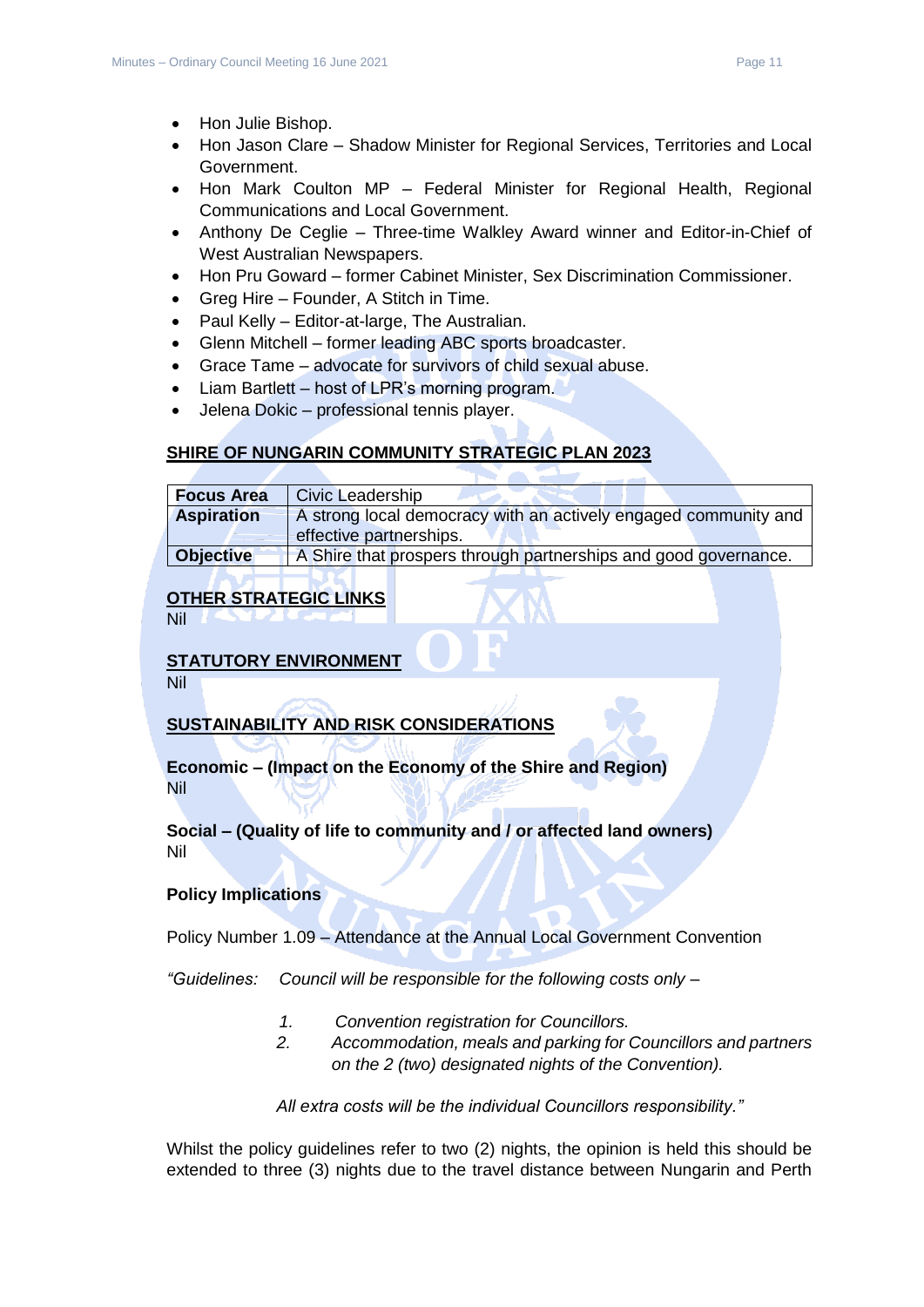and the fact the Annual General Meeting (AGM) starts at 9:00am on the Monday morning and the official close of the AGM is at 4:45pm on the Tuesday.

With regard to paying for meals of partners the opinion is held, this is meant only for the Gala Dinner. Council may want to consider possible ramifications from the Auditor General as well as the community should the interpretation be that all partners meals are paid by Council over the three (3) days.

Policy 1.05 Members Travelling Allowances

*"Admin Reg 32 (1) – Expenses that a local government may reimburse –*

- *a. An expense incurred by a Council member in performing a function under the express authority of the local government.*
- *b. An expense incurred by a Council member in performing a function in his or her capacity as a Council member."*

# **Risk Management Implications**

| <b>Risk Level</b> | <b>Comment</b>                                                       |
|-------------------|----------------------------------------------------------------------|
| Moderate          | It is important for elected members to attend to ensure they keep up |
|                   | to date with the latest developments in Local Government.            |

# **CONSULTATION**

Nil

# **RESOURCE IMPLICATIONS**

# **Financial**

The costs per Councillor to attend the convention, is \$2,265 broken down as follows:

| <b>Convention Fee:</b> |
|------------------------|
| Accommodation:         |
| Gala Dinner:           |

 $$1500$ \$600 (3 night Crown Promenade)  $$165$ 

It is proposed to include an amount of \$5000 in the 2021/22 Annual Budget, which would include any increases and / or unforeseen expenses.

### **Workforce**

Nil.

### **CONCLUSION**

Being small Shire with a limited rate base / income it is not financially feasible for all seven (7) Councillors to attend the convention. However, it remains the Councils prerogative to determine how many and which Councillors will be attending as well as the level of financial support will be provided to Councillors attending the convention.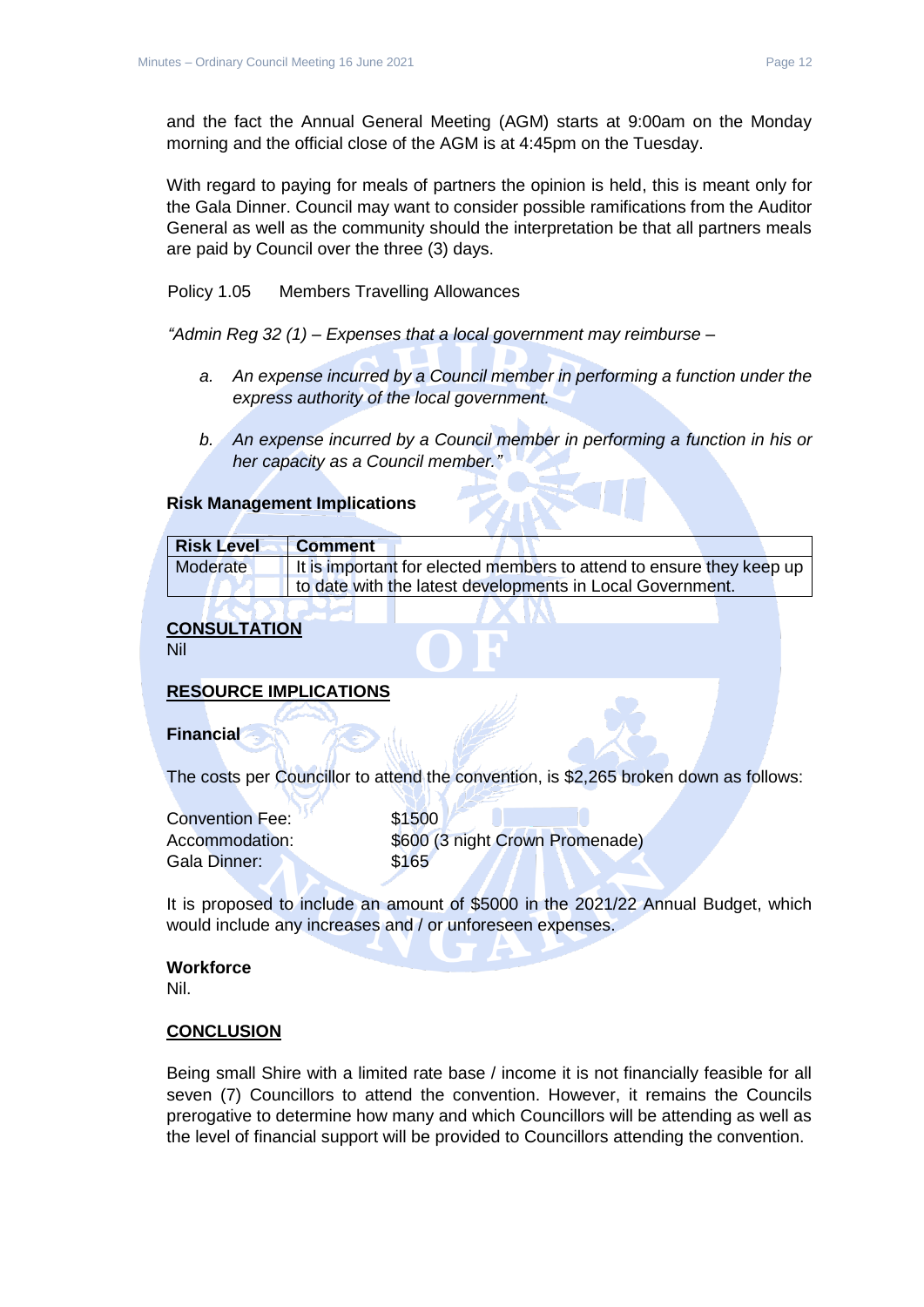<span id="page-12-0"></span>

| VOTING DELEGATES - WALGA ANNUAL GENERAL MEETING 2021.<br>8.3 |                                                  |  |
|--------------------------------------------------------------|--------------------------------------------------|--|
| File Ref:                                                    | 41009/41001                                      |  |
| <b>Previous Item Ref:</b>                                    | Nil                                              |  |
| <b>Applicant:</b>                                            | Nil                                              |  |
| <b>Author and Title:</b>                                     | Leonard Long, Chief Executive Officer            |  |
| <b>Declaration of Interest:</b>                              | Nil                                              |  |
| <b>Voting Requirements</b>                                   | <b>Simple Majority</b>                           |  |
| <b>Appendix Number:</b>                                      | Appendix 8.3A – Notice of Annual General Meeting |  |

# **COUNCIL RESOLUTION 6711**

**That Council:**

- **1. Nominates Cr P de Lacy and Cr G Coumbe to be the Shire of Nungarin's voting delegates at the 2021 Annual General Meeting for the Western Australian Local Government Association.**
- **2. Nominates Cr K Dayman (Proxy 1) and Cr RE O'Connell (Proxy 2) as proxy voting delegates at the 2021 Annual General Meeting for the Western Australian Local Government Association should Councillors nominated in (1.) above not be able to attend.**

**Moved: Cr J Davis Seconded: Cr R Mizia**

**CARRIED 7/0**

# **IN BRIEF**

Council is required to nominate voting delegates to attend the 2021 Annual General Meeting for the Western Australian Local Government Association.

# **BACKGROUND**

In terms of the Western Australian Local Government Association constitution it is required to hold an Annual General Meeting, with each member Council requested to nominate two (2) voting delegates to represent the Council at the meeting.

# **REPORT DETAIL**

This year the Western Australian Local Government Association's Annual General Meeting will be held at the Crown Perth on Monday 20 September 2021 starting at 9:00am.

# **SHIRE OF NUNGARIN COMMUNITY STRATEGIC PLAN 2023**

| <b>Focus Area</b> | Civic Leadership                                                                           |
|-------------------|--------------------------------------------------------------------------------------------|
| <b>Aspiration</b> | A strong local democracy with an actively engaged community and<br>effective partnerships. |
| <b>Objective</b>  | A Shire that prospers through partnerships and good governance.                            |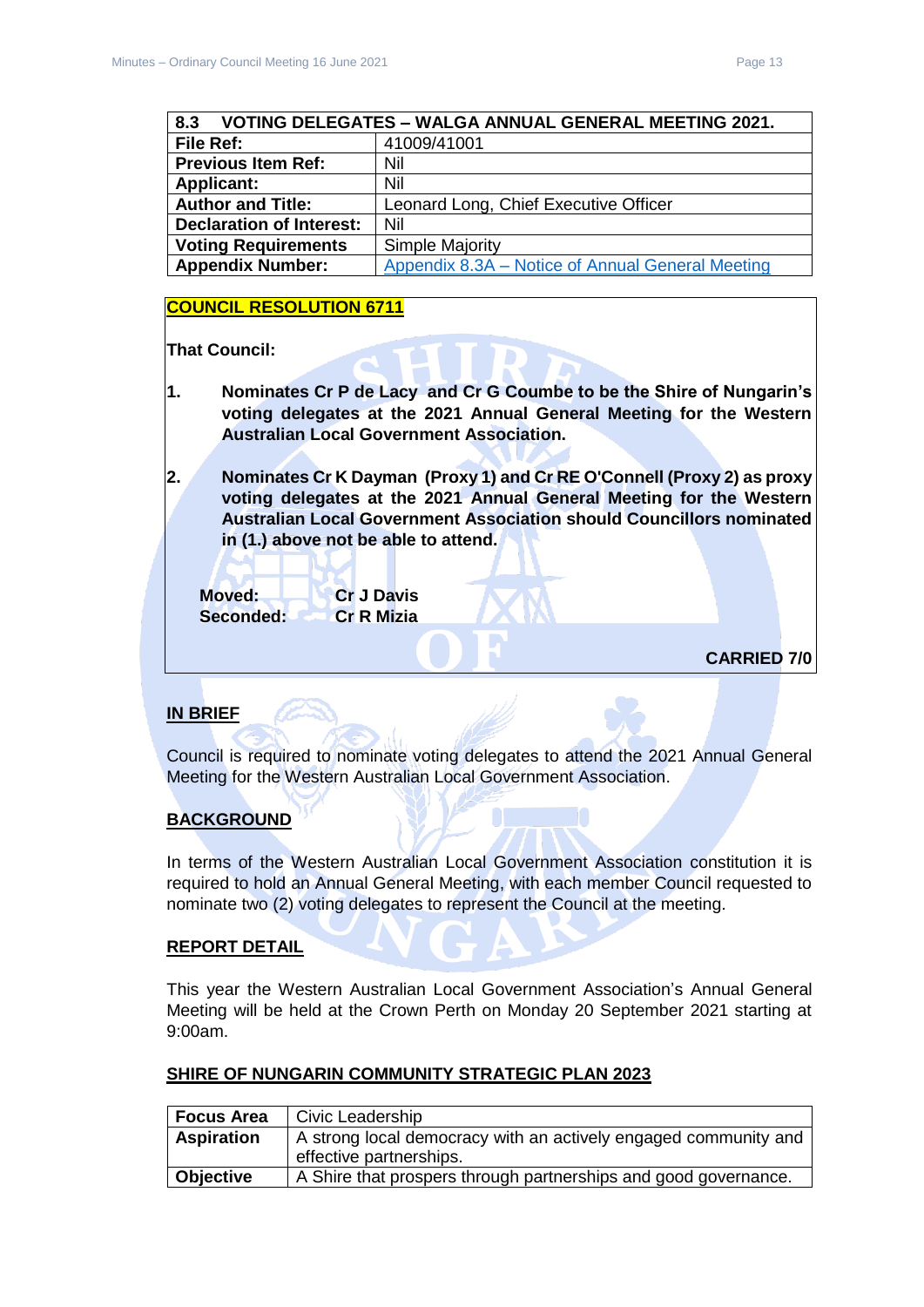### **OTHER STRATEGIC LINKS** Nil

### **STATUTORY ENVIRONMENT** Nil

# **SUSTAINABILITY AND RISK CONSIDERATIONS**

**Economic – (Impact on the Economy of the Shire and Region)** Nil

**Social – (Quality of life to community and / or affected land owners)** Nil

# **Policy Implications**

Policy 1.05 Members Travelling Allowances

*"Admin Reg 32 (1) – Expenses that a local government may reimburse –*

- *a. An expense incurred by a Council member in performing a function under the express authority of the local government.*
- *b. An expense incurred by a Council member in performing a function in his or her capacity as a Council member."*

### **Risk Management Implications**

| <b>Risk Level</b> | Comment                                                        |
|-------------------|----------------------------------------------------------------|
| Moderate          | Attendance at the Annual General Meeting will ensure the Shire |
|                   | remains informed of upcoming issues within local government.   |

# **CONSULTATION**

Nil

# **RESOURCE IMPLICATIONS**

### **Financial**

The costs per Councillor to attend the AGM, is \$350 inclusive of meals (1 night Crown Promenade).

It is proposed to include an amount of \$1000 in the 2021/22 Annual Budget, which includes possible increased expenditure.

### **Workforce** Nil

# **CONCLUSION**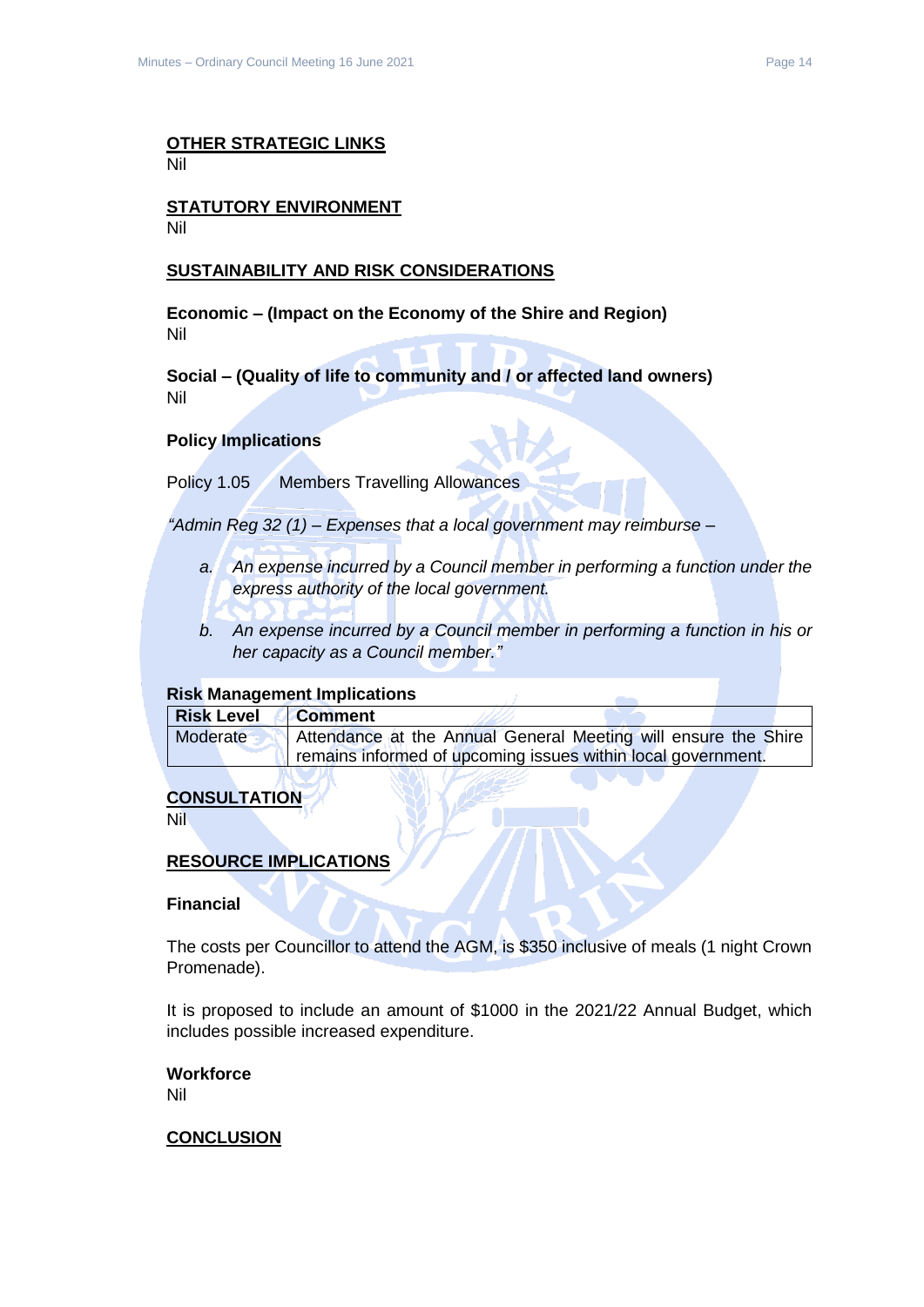It is considered important to have a delegate of Council attend the Annual General Meeting (AGM) to ensure the Shire is represented. The AGM also provides the delegates the opportunity to obtain information on any current or upcoming issues with in local government.

Further, in terms of the Notice of Annual General Meeting, the Chief Executive Officer is required to provide the names of the nominated voting Councillors as well as their proxy to the Western Australian Local Government Association by no later than 27 August 2021.

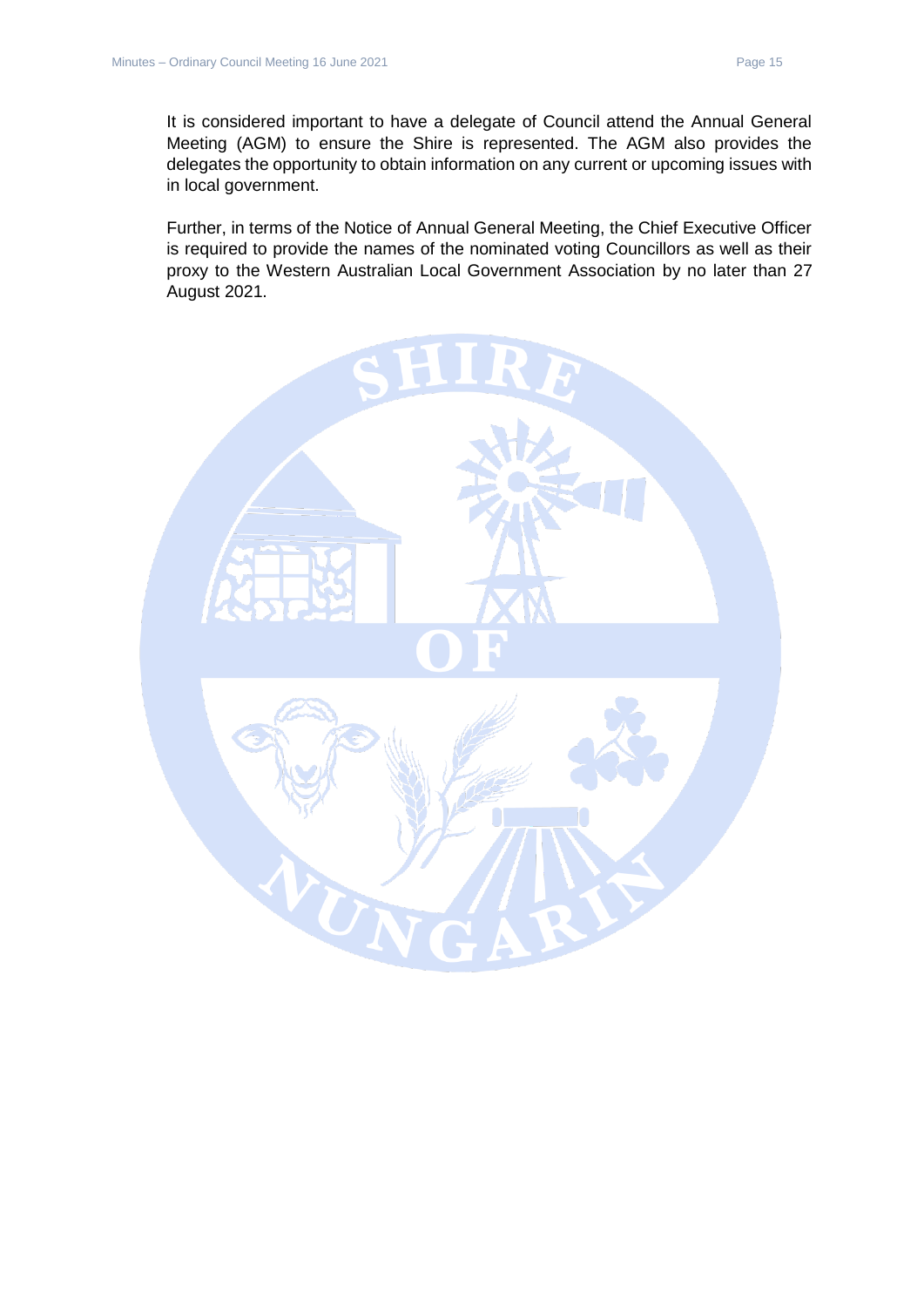<span id="page-15-0"></span>

| LISTING OF PAYMENTS FOR THE MONTH OF MAY 2021<br>8.4 |                                              |  |  |  |
|------------------------------------------------------|----------------------------------------------|--|--|--|
| <b>File Ref:</b>                                     | 161001                                       |  |  |  |
| <b>Previous Item Ref:</b>                            | Nil                                          |  |  |  |
| <b>Applicant:</b>                                    | Nil                                          |  |  |  |
| <b>Author and Title:</b>                             | Vanessa Seward, Customer Service and Records |  |  |  |
|                                                      | Officer                                      |  |  |  |
| <b>Declaration of Interest:</b>                      | Nil                                          |  |  |  |
| <b>Voting Requirements</b>                           | <b>Simple Majority</b>                       |  |  |  |
| <b>Appendix Number:</b>                              | Appendix 8.4A - Payment List                 |  |  |  |

# **COUNCIL RESOLUTION 6712**



**1. Receives the following payments made throughout the month of May 2021:**  $\mathbf{z}$ 

| <b>Municipal</b> | <b>Cheque</b>       | \$12,193.68  |                    |  |
|------------------|---------------------|--------------|--------------------|--|
|                  | <b>EFT</b>          | \$235,840.57 |                    |  |
|                  | <b>Direct Debit</b> | 18,101.81    |                    |  |
|                  |                     | \$266,136.81 |                    |  |
|                  |                     |              |                    |  |
| <b>Trust</b>     | <b>Cheque - Nil</b> | \$0.00       |                    |  |
|                  |                     |              |                    |  |
|                  | <b>Grand Total</b>  | \$266,136.81 |                    |  |
|                  |                     |              |                    |  |
| <b>Moved:</b>    | <b>Cr G Coumbe</b>  |              |                    |  |
| Seconded:        | Cr W Lee            |              |                    |  |
|                  |                     |              |                    |  |
|                  |                     |              | <b>CARRIED 7/0</b> |  |

# **IN BRIEF**

The purpose of this report is to present the listing of payments made from the Shire's Municipal and Trust funds throughout the month of May 2021.

# **BACKGROUND**

The attached appendix lists the payments from Council Municipal and Trust funds for the month applicable as per requirements of the *Local Government Act 1995* and the *Local Government (Financial Management) Regulations 1996*.

As per Regulation 13 of the *Local Government (Financial Management) Regulations 1996* the following information is required to be presented to Council.

- The Payee's name.
- The amount of the payment.
- The date of the Payment; and
- Sufficient information to identify the transaction.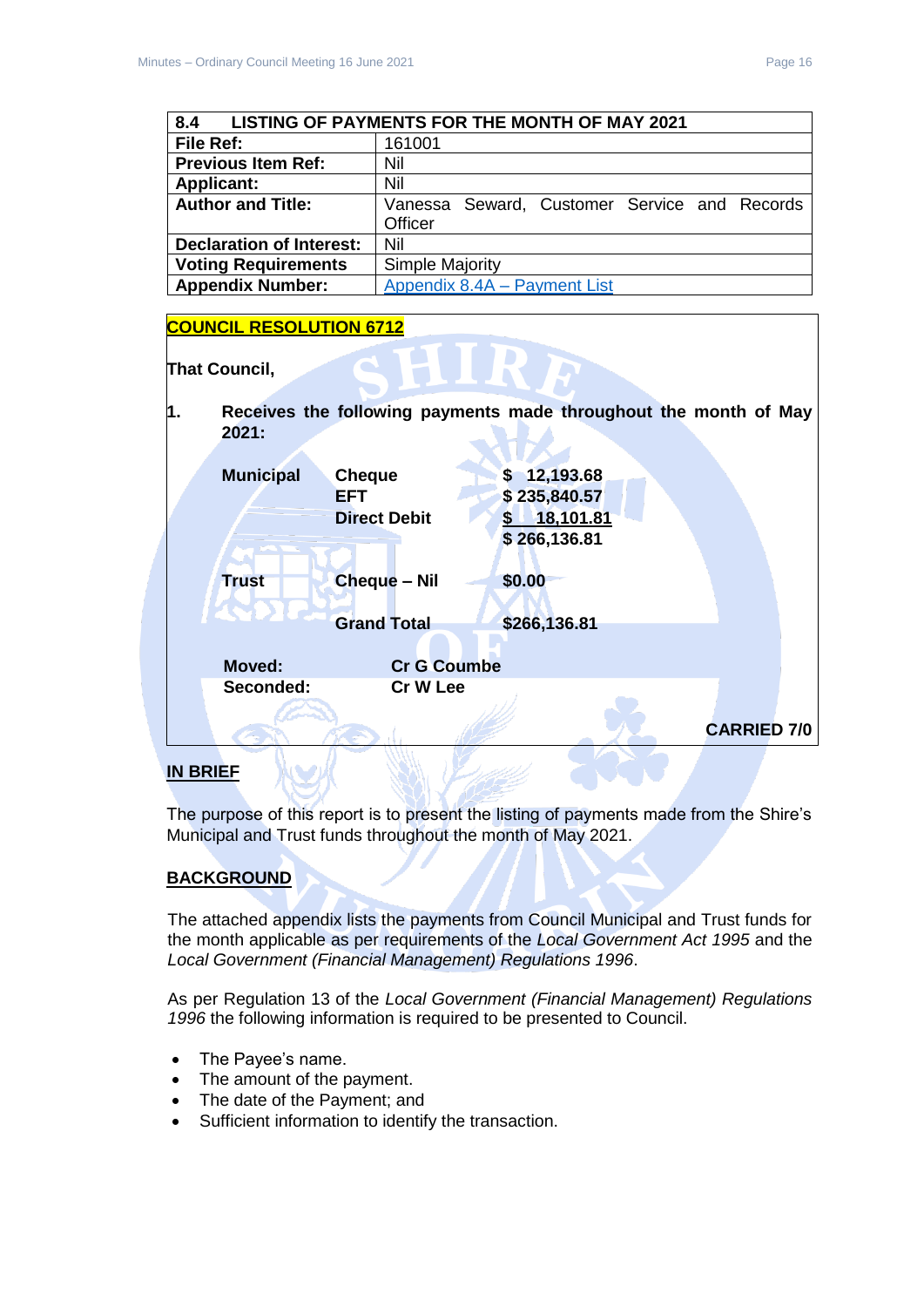# **REPORT DETAIL**

As Council has delegated authority to the Chief Executive Officer to execute payments from the municipal fund and the trust fund a list of accounts paid are required to be submitted to Council showing the prescribe information.

# **SHIRE OF NUNGARIN COMMUNITY STRATEGIC PLAN 2023**

| <b>Focus Area</b> | Civic Leadership                                                                          |
|-------------------|-------------------------------------------------------------------------------------------|
| <b>Aspiration</b> | A strong local democracy with an actively engaged community and<br>effective partnership. |
| Objective         | Annually review compliance methods.<br>16.7                                               |

# **OTHER STRATEGIC LINKS**

Nil

# **STATUTORY ENVIRONMENT**

As per Regulation 13 of the *Local Government (Financial Management) Regulations 1996* the following is required;

- *(1) If the local government has delegated to the CEO the exercise of its power to make payments from the municipal fund or the trust fund, a list of accounts paid by the CEO is to be prepared each month showing for each account paid since the last such list was prepared* 
	- *(a) the payee's name;*
	- *(b) the amount of the payment;*
	- *(c) the date of the payment; and*
	- *(d) sufficient information to identify the transaction.*
- *(2) A list of accounts for approval to be paid is to be prepared each month showing (a) for each account which requires council authorisation in that month* 
	- *(i) the payee's name;*
	- *(ii) the amount of the payment; and*
	- *(iii) sufficient information to identify the transaction.*
	- *(b) the date of the meeting of the council to which the list is to be presented.*
- *(3) A list prepared under sub regulation (1) or (2) is to be —*
	- *(a) presented to the council at the next ordinary meeting of the council after the list is prepared; and*
	- *(b) recorded in the minutes of that meeting.*

# **SUSTAINABILITY AND RISK CONSIDERATIONS**

**Economic – (Impact on the Economy of the Shire and Region)** Nil

**Social – (Quality of life to community and / or affected land owners)** Nil

**Policy Implications** Nil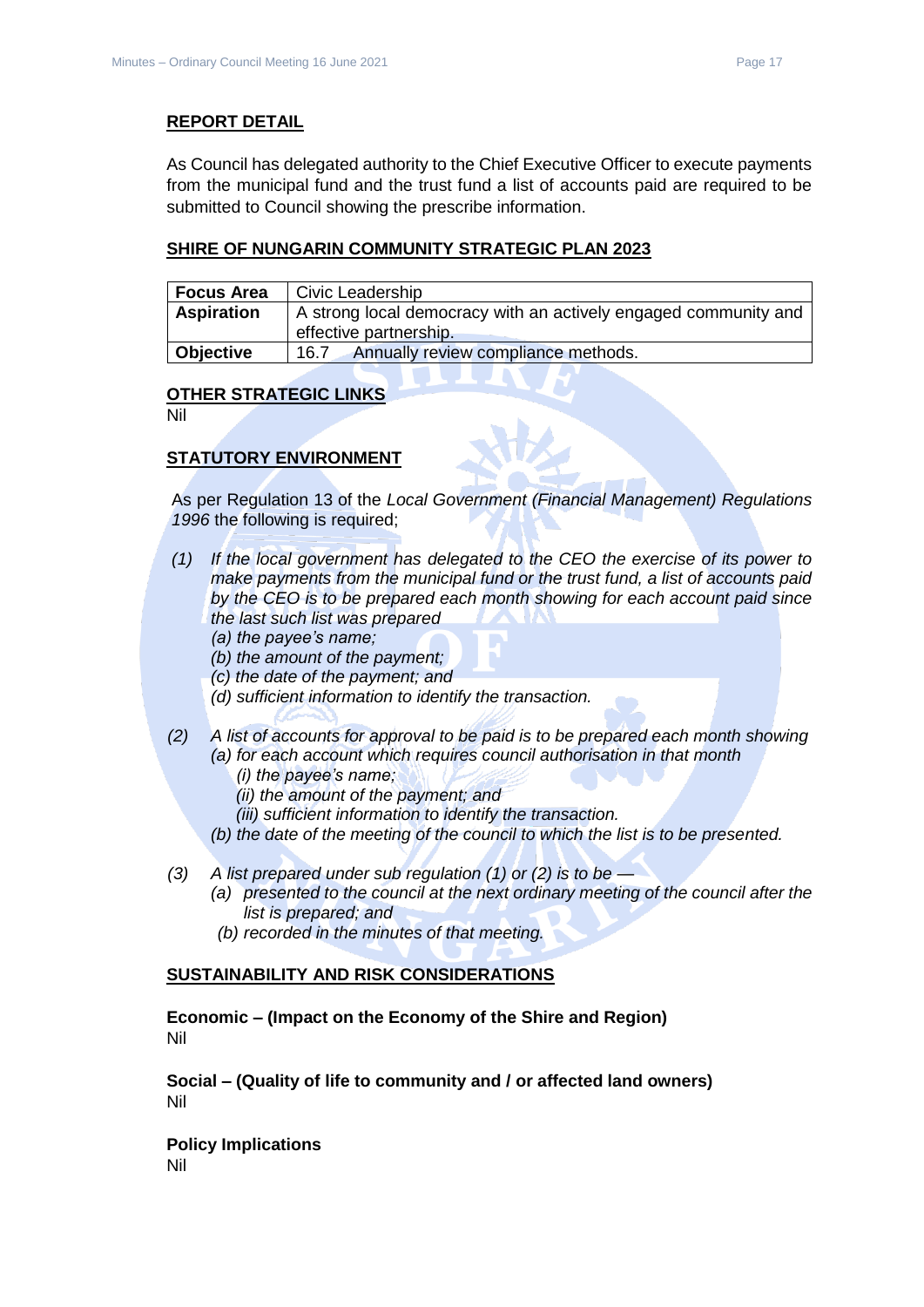# **Risk Management Implications**

| <b>Risk Level</b> | <b>Comment</b>                                                        |  |  |
|-------------------|-----------------------------------------------------------------------|--|--|
| Moderate          | If the required information is not presented to Council in accordance |  |  |
|                   | with the Local Government (Financial Management) Regulation           |  |  |
|                   | 1996 it may result in a qualified audit report and an unclean         |  |  |
|                   | compliance return submitted to the Department of Local                |  |  |
|                   | Government, Sport & Cultural Industries.                              |  |  |

# **CONSULTATION**

Nil

# **RESOURCE IMPLICATIONS**

**Financial**

Nil

**Workforce**

Nil

# **OPTIONS**

Council has the option of:

1. Accepting the officer's recommendation.

NUN

2. Amend the officer's recommendation and provide reasons.

# **CONCLUSION**

The listing of payments as per the attached **[Appendix 8.4A](../../../AGENDAS/2021%20-%20Council%20Meetings/16%20June%202021/ATTACHMENTS/8.4A%20Account%20Payments%20May%202021.pdf)** – Payment List, is a true reflection of the expenditure from the Municipal and Trust Fund accounts for the month of May 2021.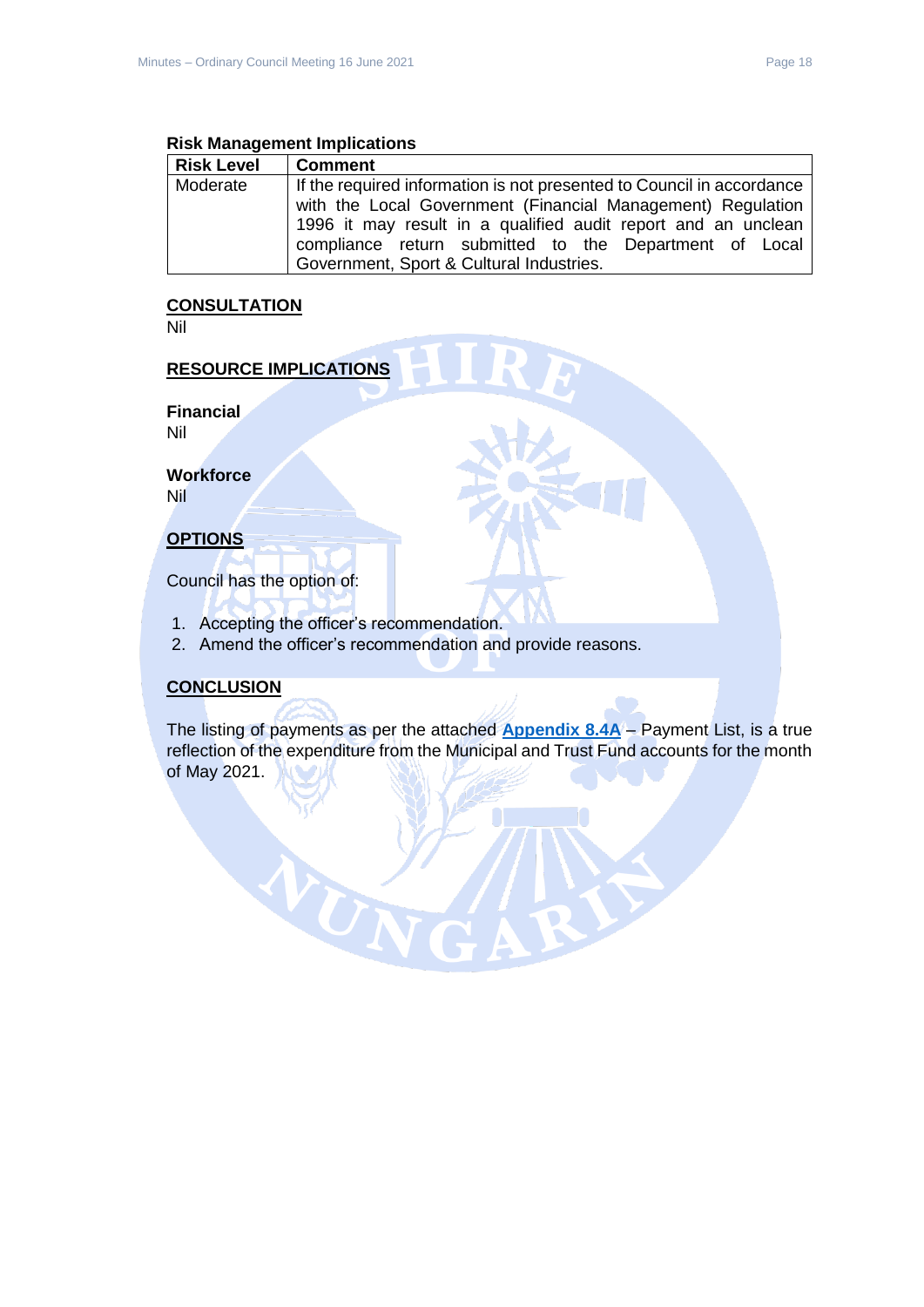# <span id="page-18-0"></span>**8.5 MONTHLY STATEMENT OF FINANCIAL ACTIVITY FOR THE PERIOD ENDING 31 MAY 2021 File Ref:** 1/1 Annual Statements **Previous Item Ref:** Nil **Applicant:** Nil **Author and Title:** Leonard Long, Chief Executive Officer Darren Long, Financial Consultant **Declaration of Interest:** Nil **Voting Requirements** Simple Majority **Appendix Number:** Appendix 8.5A – [Monthly Statement](../../../AGENDAS/2021%20-%20Council%20Meetings/16%20June%202021/ATTACHMENTS/8.5A%20Nungarin%20MFR%2031%20May%202021.pdf)

# **COUNCIL RESOLUTION 6713**

# **That Council:**

**1. Receives the monthly financial activity statement for the period ending 31 May 2021.**

**Moved: Cr RE O'Connell Seconded: Cr G Coumbe**

**CARRIED 7/0**

# **IN BRIEF**

The purpose of this report is to present the financial position of Council as at the reporting date as per requirements of the *Local Government Act 1995* and the *Local Government (Financial Management) Regulation 1996.*

# **BACKGROUND**

The *Local Government Act 1995* in conjunction with regulation 34(1) of the *Local Government (Financial Management) Regulations 1996* requires a monthly Statement of Financial Activity to be presented to Council detailing the prescribed information within 2 months after the end of the month to which the statement relates.

# **REPORT DETAIL**

The Shire prepares the monthly financial statements in the statutory format along with other supplementary financial reports consisting of:

- (a) Statement of Comprehensive Income by Function/Program;
- (b) Statement of Comprehensive Income by Nature/Type;
- (c) Statement of Financial Activity;
- (d) Summary of Net Current Asset Position;
- (e) Statement of Explanation of Material Variances;
- (f) Statement of Financial Position;
- (g) Statement of Cash Flows;
- (h) Detailed Operating and Non-Operating Schedules;
- (i) Statement of Cash Back Reserves;
- (j) Loan Borrowings Statement; and
- (k) Trust Statement.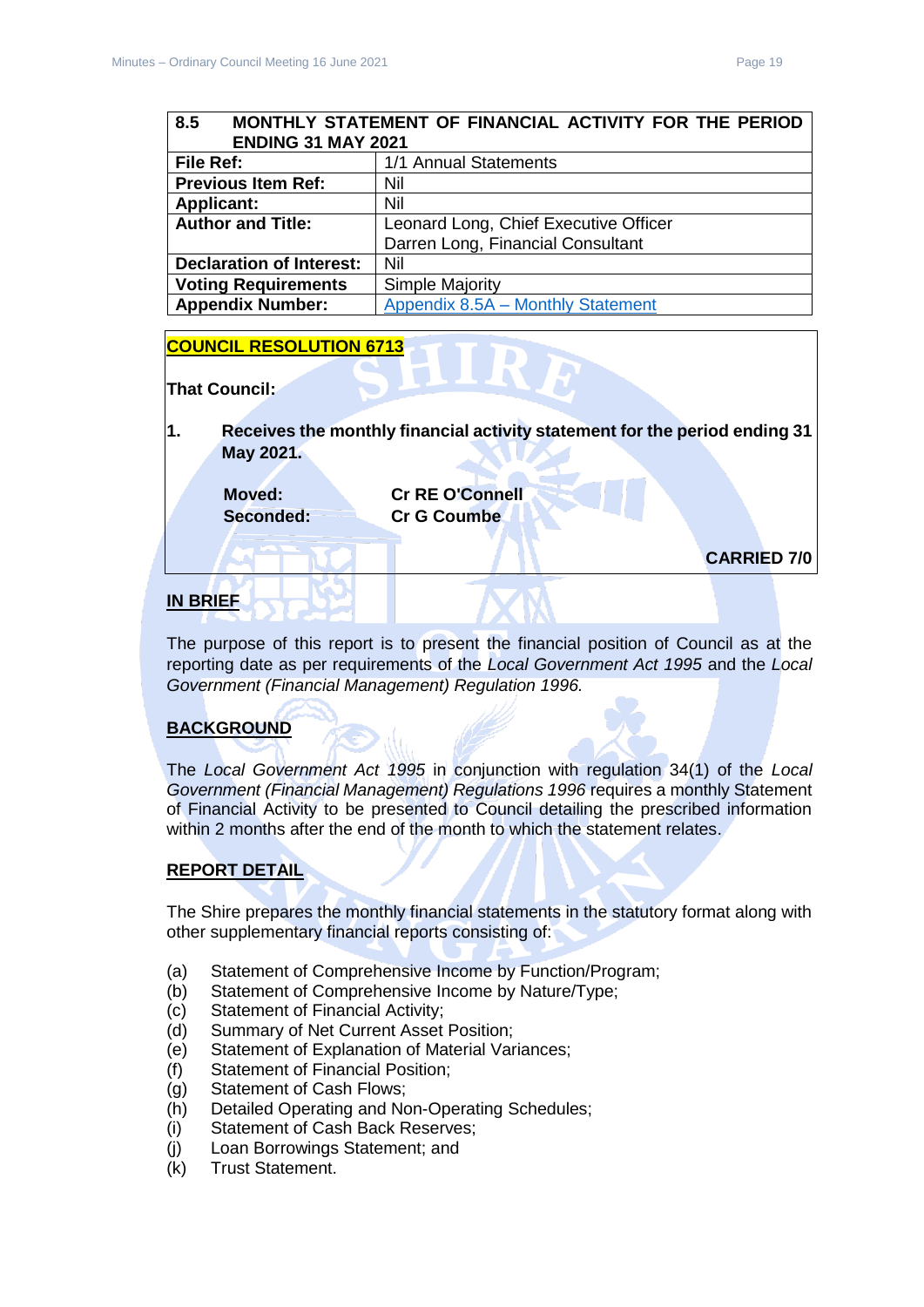# **MATERIAL VARIANCE COMMENTARY ON YEAR TO DATE SEPTEMBER 2020**

Regulation 34 of the *Local Government (Financial Management) Regulations 1996*  require local governments to prepare annual budget estimates and month by month budget estimates so that comparatives can be made to Year to Date (YTD) Actual amounts of expenditure, revenue and income. Attached to this report is a copy of the month by month cumulative budget estimates, set out in the Statement of Financial Activity format.

At its budget meeting, Council adopted a material variance threshold of \$5,000 or 10%. For interpretation purposes, this means any variance at Function/Program level that is greater than 10% and exceeds \$5,000 in value is reported on and commentary is provided to explain the YTD budget estimate to YTD actual variance. The material variance in dollar and percentage is shown on the Statement of Financial Activity, in accordance with the *Local Government (Financial Management) Regulations 1996*.

The material variance commentary is now provided in a separate statement, called the Statement of Explanation of Material Variances. This statement categorises the variance commentary according to reporting Functions/Programs and groups the variances by Operating Revenue, Operating Expenditure, Non-Operating/Capital Revenue, and Capital Expenditure.

The Statement of Financial Activity as at 31 May 2021 shows a closing surplus of \$698,364.

### **SHIRE OF NUNGARIN COMMUNITY STRATEGIC PLAN 2023**

| <b>Focus Area</b> | <b>Civic Leadership</b>                                                                   |
|-------------------|-------------------------------------------------------------------------------------------|
| <b>Aspiration</b> | A strong local democracy with an actively engaged community and<br>effective partnership. |
| <b>Objective</b>  | Annually review compliance methods.<br>16.7                                               |

# **OTHER STRATEGIC LINKS**

Shire of Nungarin 2020/21 Annual Budget

# **STATUTORY ENVIRONMENT**

Section 6.4 of the *Local Government Act 1995* and Regulation 34 of the *Local Government (Finance) Regulations 1996*.

# *Local Government (Financial Management) Regulations 1996*: Regulation 34 states:

- (1) A local government is to prepare each month a statement of financial activity reporting on the sources and applications of funds, as set out in the annual budget under regulation 22(1)(d) for that month in the following detail:
	- (a) annual budget estimates, taking into account any expenditure incurred for an additional purpose under section 6.8(1)(b) or (c);
	- (b) budget estimates to the end of month to which the statement relates;
	- (c) actual amounts of expenditure, revenue and income to the end of the month to which the statement relates;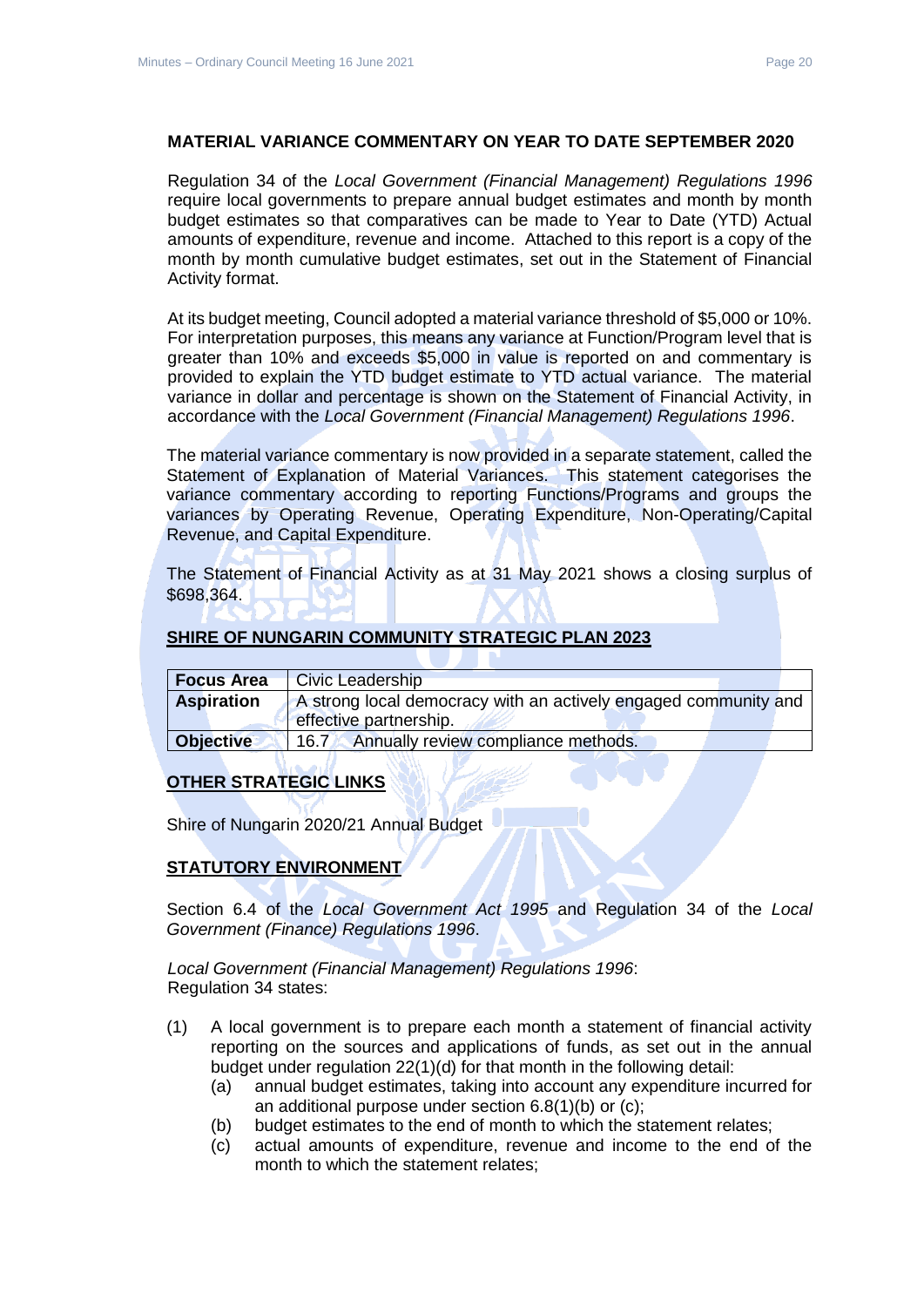- (d) material variances between the comparable amounts referred to in paragraphs (b) and (c);
- (e) the net current assets at the end of the month to which the statement relates.

Sub regulations 2, 3, 4, 5, and 6 prescribe further details of information to be included in the monthly statement of financial activity.

# **SUSTAINABILITY AND RISK CONSIDERATIONS**

**Economic – (Impact on the Economy of the Shire and Region)** Nil

# **Social – (Quality of life to community and / or affected land owners)** Nil

# **Policy Implications**

Nil

# **Risk Management Implications**

| <b>Risk Level</b> | <b>Comment</b>                    |                                                                      |  |  |
|-------------------|-----------------------------------|----------------------------------------------------------------------|--|--|
| Medium            |                                   | Inadequate financial performance monitoring could lead to            |  |  |
|                   |                                   | over/under budget expenditure which could affect council's financial |  |  |
|                   | position and/or financial ratios. |                                                                      |  |  |

# **CONSULTATION**

Shires Financial Consultant

# **RESOURCE IMPLICATIONS**

**Financial** Nil

# **Workforce** Nil

**OPTIONS**

Council has the option of:

- 1. Accepting the officer's recommendation.
- 2. Amend the officer's recommendation and provide reasons.

# **CONCLUSION**

The financial activity statement provides current status of the Shires financial position and is required in accordance with the *Local Government Act* 6.4 and *Local Government (Financial Management) Regulations 1996, r.*34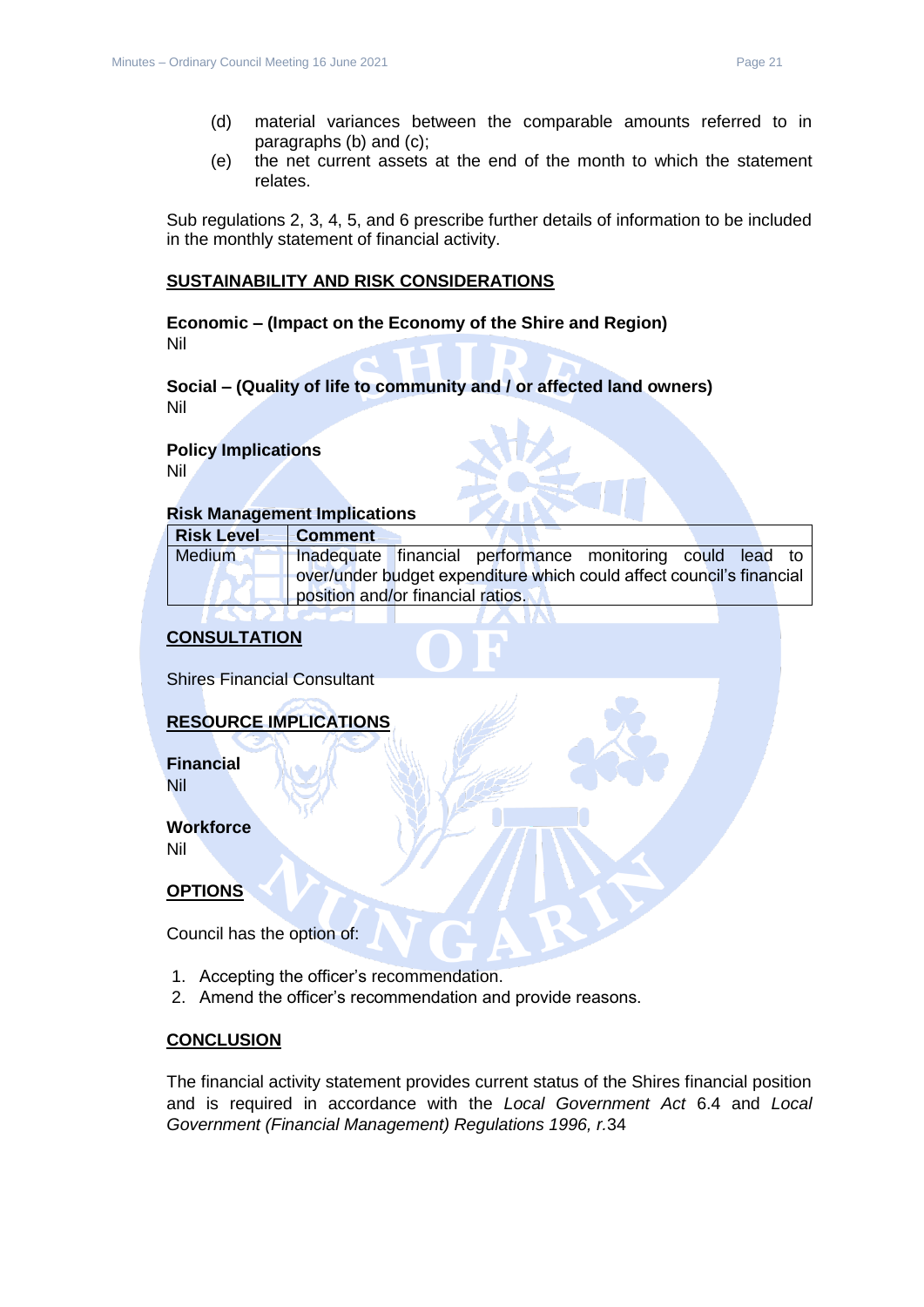# <span id="page-21-0"></span>**9. DELEGATES REPORTS**

(Elected member who are delegates to other Forums may present a verbal or written report)

# <span id="page-21-1"></span>9.1 Cr O'Connell (**[APPENDIX 9.1A](../../../AGENDAS/2021%20-%20Council%20Meetings/16%20June%202021/ATTACHMENTS/9.1A%20Cr%20O%20Connell%20June%20Report.pdf)**)

LAHG will be getting an electric stretcher and will be displaced at market.

<span id="page-21-2"></span>9.2 Cr Lee – Museum meeting, groups coming to do news articles, campfire dinner going well 25 visitors.

<span id="page-21-3"></span>9.3 Cr Coumbe – Lotteries meeting cancelled, Museum Western Australia Cancelled they were going to cover the golden outback of all museums to update their website. Published author will be writing a book about the Wheatbelt defence of Western Australia and history of various defences in the area.

<span id="page-21-4"></span>9.4 Cr de Lacy – school board meeting cancelled, upcoming meetings for Kununoppin Medical Centre and NEWROC.

# <span id="page-21-5"></span>**10. NEW BUSINESS OF AN URGENT NATURE**

)الا مـــا\ا

(New business of an urgent nature approved by the Presiding Member)

# **COUNCIL RESOLUTION 6714**

**That Council proceeds behind closed doors as per Section 5.23(2) of the Local Government Act for the purpose of considering item 10.1, the time being 4:37.pm** 

**Moved: Cr RE O'Connell Seconded: Cr K Dayman**

# **CARRIED 7/0**

Cameron Large Manager Works and Services left the meeting, the time being 4:37 pm

SM. Elector

<span id="page-21-7"></span><span id="page-21-6"></span>

| <b>10.1 CONFIDENTIAL ITEM:</b><br>AUTHORISATION TO ACT ON BEHALF OF THE SHIRE OF NUNGARIN<br><b>RELATING TO THE CRISP WIRELESS MATTER.</b> |                                       |  |  |
|--------------------------------------------------------------------------------------------------------------------------------------------|---------------------------------------|--|--|
| <b>File Ref:</b>                                                                                                                           | 41081                                 |  |  |
| <b>Previous Item Ref:</b>                                                                                                                  | Nil                                   |  |  |
| <b>Applicant:</b>                                                                                                                          | Nil                                   |  |  |
| <b>Author and Title:</b>                                                                                                                   | Leonard Long, Chief Executive Officer |  |  |
| <b>Declaration of Interest:</b>                                                                                                            | <b>Nil</b>                            |  |  |
| <b>Voting Requirements</b>                                                                                                                 | <b>Absolute Majority</b>              |  |  |
| <b>Appendix Number:</b>                                                                                                                    | Nil                                   |  |  |

**COUNCIL RESOLUTION 6715**

**Note: Council Resolution 6715 remain confidential in accordance with Regulation 14(2) of the Local Government (Administration) Regulations 1996.**